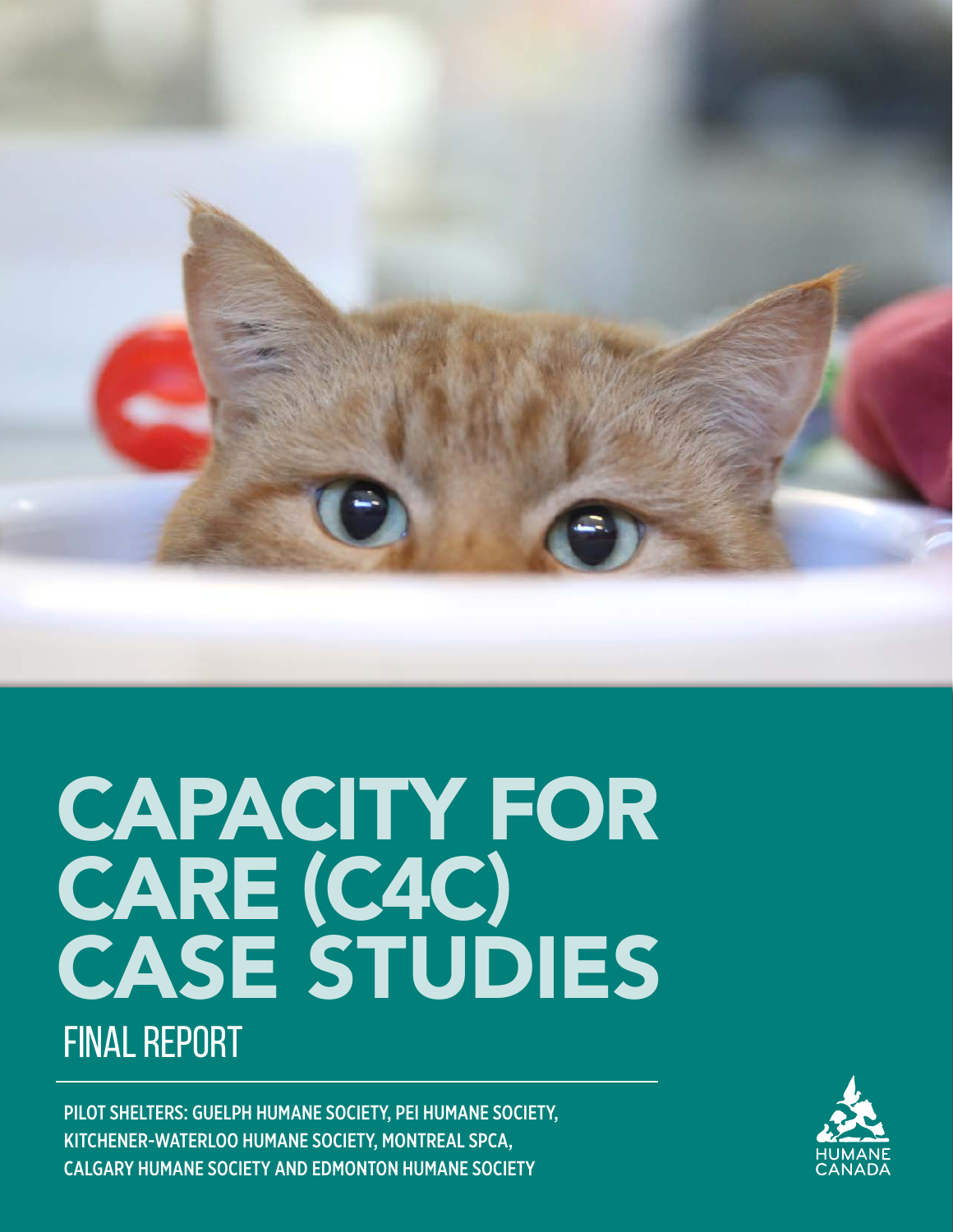## CAPACITY FOR CARE (C4C) CASE STUDIES

### FINAL REPORT



#### **ACKNOWLEDGMENTS**

Humane Canada, also known as the Canadian Federation of Humane Societies, sincerely thanks Dr. Kate Hurley, Dr. Cynthia Karsten and Dr. Denae Wagner of the Koret Shelter Medicine Program at University of California, Davis, for the invaluable knowledge, passion and inspiration that they shared with Humane Canada and its six member organizations who participated in the Capacity for Care pilot program. We also wish to acknowledge the courage and leadership of the participating shelters themselves: Calgary Humane Society, Edmonton Humane Society, Guelph Humane Society, Kitchener-Waterloo Humane Society, Montreal SPCA and PEI Humane Society. Thanks also to Humane Canada staff members Barbara Cartwright and Dr. Toolika Rastogi for their work on this project.

We are especially grateful to the Summerlee Foundation for their long term, strategic vision, which led to the financial support of, not only the C4C pilot program, but also the foundational research and stakeholder engagement that helped to identify and promote this innovative shelter management approach. Without their longstanding and generous support, this C4C pilot program would not have been possible.

> Copyright ©2018 Humane Canada Layout by JJParé | www.jjpare.com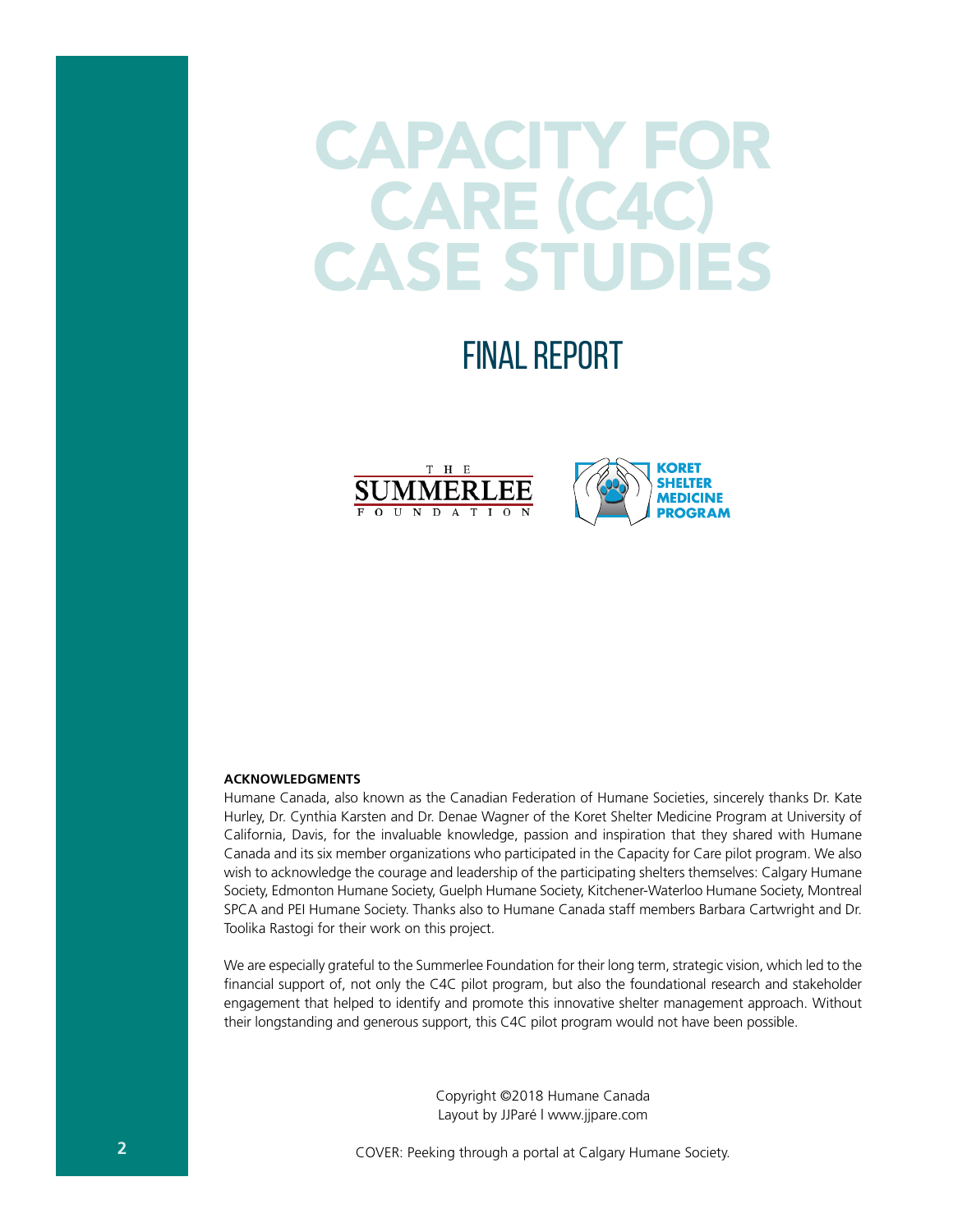### **Introduction**

Capacity for Care (C4C) is a management model that helps shelters better meet the needs of the animals in their facilities. It creates the conditions necessary to provide shelter animals with five essential freedoms, thereby improving the welfare of individual animals. The "Five Freedoms", as they are known, are freedom from hunger and thirst, freedom from discomfort, freedom from fear and distress, freedom from pain, injury or disease and freedom to express normal behaviour.

A fundamental premise of C4C is improving the flow of cats through the shelter in order to reduce their length of stay and get them more quickly into adoptive homes or other locations where their needs may be better met than in the shelter. Reducing their length of stay prevents them from contracting illnesses that reduce their welfare and could result in their eventual euthanasia. C4C is also about optimizing the number of cats who are in the shelter at any one time so that these individual cats have better conditions and outcomes, and the overall number of cats that can be helped is greater. This number is referred to as the shelter's "capacity for care",<sup>1</sup> for which the model is named. Provision of high quality housing while the cats are in the shelter is another key element of meeting cats' needs. When the shelter animal population rises above its capacity for care, housing quality is likely to be compromised.

In 2014, thanks to a generous grant from the Summerlee Foundation, Humane Canada brought together the C4C expert team, consisting of Drs. Kate Hurley, Cynthia Karsten and Denae Wagner from the Koret Shelter Medicine Program at University of California, Davis (UC Davis). Humane Canada member organizations Guelph Humane Society (GHS) and Prince Edward Island Humane Society (PEIHS) were chosen to pilot the implementation of C4C in their shelters. Following the great success of these first two pilots, additional shelters were chosen as pilots for subsequent years: Kitchener-Waterloo Humane Society (KWHS) and Montreal SPCA in 2015, Calgary Humane Society (CHS) and Edmonton Humane Society (EHS) in 2016.

The pilot shelters met with the C4C expert team in the first half of their pilot year. The C4C team conducted a site visit with each organization and discussed with staff how to implement the C4C concepts in the context of their shelter and community. After the site visit, the shelters determined how to fully implement C4C. The courage of staff at these shelters in rethinking and transforming their operations has provided the opportunity to test and document the impact of this sheltering model. The case studies that follow describe the experience of each pilot shelter. Statistics regarding cats taken in to each shelter and their outcomes, both prior to and post implementation of C4C, are also included.



Exploring a new portalized Feline Flat kennel at Calgary Humane Society.

**1** In this document, the shelter management model will be referred to as Capacity for Care, or C4C, with upper case Cs, while the shelter's individual capacity for care is referred to with lower case Cs.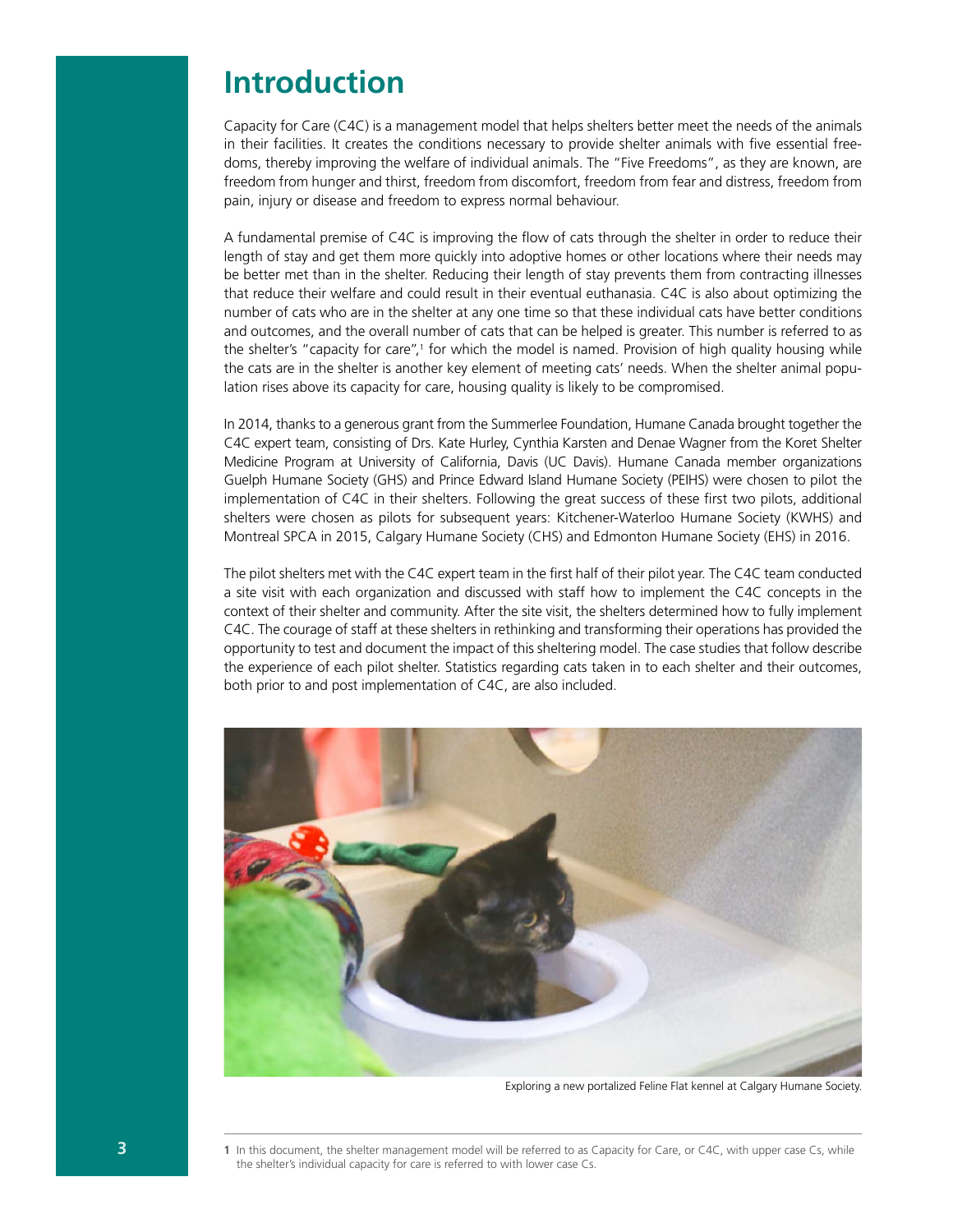While specific recommendations were implemented by each individual shelter in the context of their existing procedures, in general, the pilot shelters implemented the following practices:

- "Portalization" of cages, where a portal<sup>2</sup> is created between two adjacent cages and a single cat is allocated the space of both adjoining cages. This allows eating and sleeping quarters to be separated from the litter box, while also providing the cat some choice of where to spend time. This type of housing is essential to providing each cat with the Five Freedoms.
- Fast-tracking the most adoptable cats to the adoption floor in as soon as one day, while using additional avenues to promote other cats. Fast-tracking included not waiting until after expiry of the stray-hold period before moving cats to the adoption floor, and providing health examinations and treatments as soon as possible.
- Regularly holding adoption specials, as needed, to prevent the number of cats in shelter from exceeding capacity for care. Monthly campaigns may be used to promote and move out the most adoptable cats to keep a smooth flow of cats through the shelter and to ensure the length of stay remains low.
- Setting up different categories and adoption pricing to promote less "desirable" cats.
- Instituting customer-friendly adoption application procedures with fewer restrictions, including using shorter application forms and having a conversation, rather than having a checklist of requirements.
- Changes to medical and sanitation protocols, for example: regularly spot cleaning rather than doing extensive cleaning of cat cages, when appropriate; re-evaluating treatment of upper respiratory infections (URI); allowing staff to identify health issues early and address them right away; releasing animals with health issues to their guardians as soon as possible; and providing post-operative medication to adopters after spay/neuter surgery so pets can be taken home right away.
- Scheduling intake appointments, if this was not already integrated in procedures (see below).

Where possible, the shelters also implemented Shelter-Neuter-Return, also known as Return-to-Field, and Barn or Working Cat programs. With Return-to-Field programs, healthy, outdoor, unowned cats who are brought to the shelter but are not adoptable are sterilized, vaccinated and returned to their home location, while providing education to the community that this is the best practice to maintain good welfare for both the returned cats and those in the shelter. Where there may be threats or sensitive wildlife in the areas from which the cats are brought to the shelter, the cat may be released to an alternative setting in a Barn or Working Cat program. Cats in these programs fare much better than they would in the shelter and no longer contribute to an increasing cat population.

Implementation of the C4C approach eventually results in a decrease in the number of cats in shelter, a decrease in the number of sick animals, a decrease in the euthanasia rate and a decrease in length of stay. Intake could be expected to increase, as long as demand is proportionate, or decrease if the shelter is implementing intake diversion and educating the community that some animals fare better by not coming into the shelter. The adoption rate relative to intake should increase, though the number of cats adopted may decrease if overall intake has decreased. C4C also results in shelter staff having more time to do their jobs, which benefits the cats while providing a more relaxed and inviting environment in the shelter. As an extension of this, shifts in organizational culture have also come about.

Results from the first three reporting pilots have been published in *The Veterinary Journal* and thus are now included in the peer-reviewed veterinary medicine literature.3

Data from all six pilot shelters are summarized together in Figure 1 and described in Figures 2 to 7, in the individual case studies. The results of putting C4C into practice in the pilot shelters are truly inspiring: all six organizations witnessed a remarkable decrease in the number of sick cats at their shelter, by 30% to 87%, depending on the shelter. The average decrease for the six shelters was 48%. Length of stay at the shelter decreased by an average of 20%, with the greatest change observed at Kitchener-Waterloo Humane Society, which experienced a 68% decrease. Euthanasia also decreased at all organizations but one, due to a particular situation at that site.4 The average decrease in euthanasia for the six shelters was

**<sup>2</sup>** To learn more about portals and their installation, see the following resources: http://www.sheltermedicine.com/library/ resources/cat-cage-modifications-making-double-compartment-cat-cages-using-a-pvc-portal; http://www.sheltermedicine. com/library/resources/cat-portals-order-information-and-instruction-for-installation

**<sup>3</sup>** The paper is freely available at http://www.sciencedirect.com/science/article/pii/S1090023317301545

**<sup>4</sup>** PEI Humane Society had a particularly high euthanasia rate during one month of the post-C4C period due to admission of a large number of diseased feral cats who had to be humanely euthanized.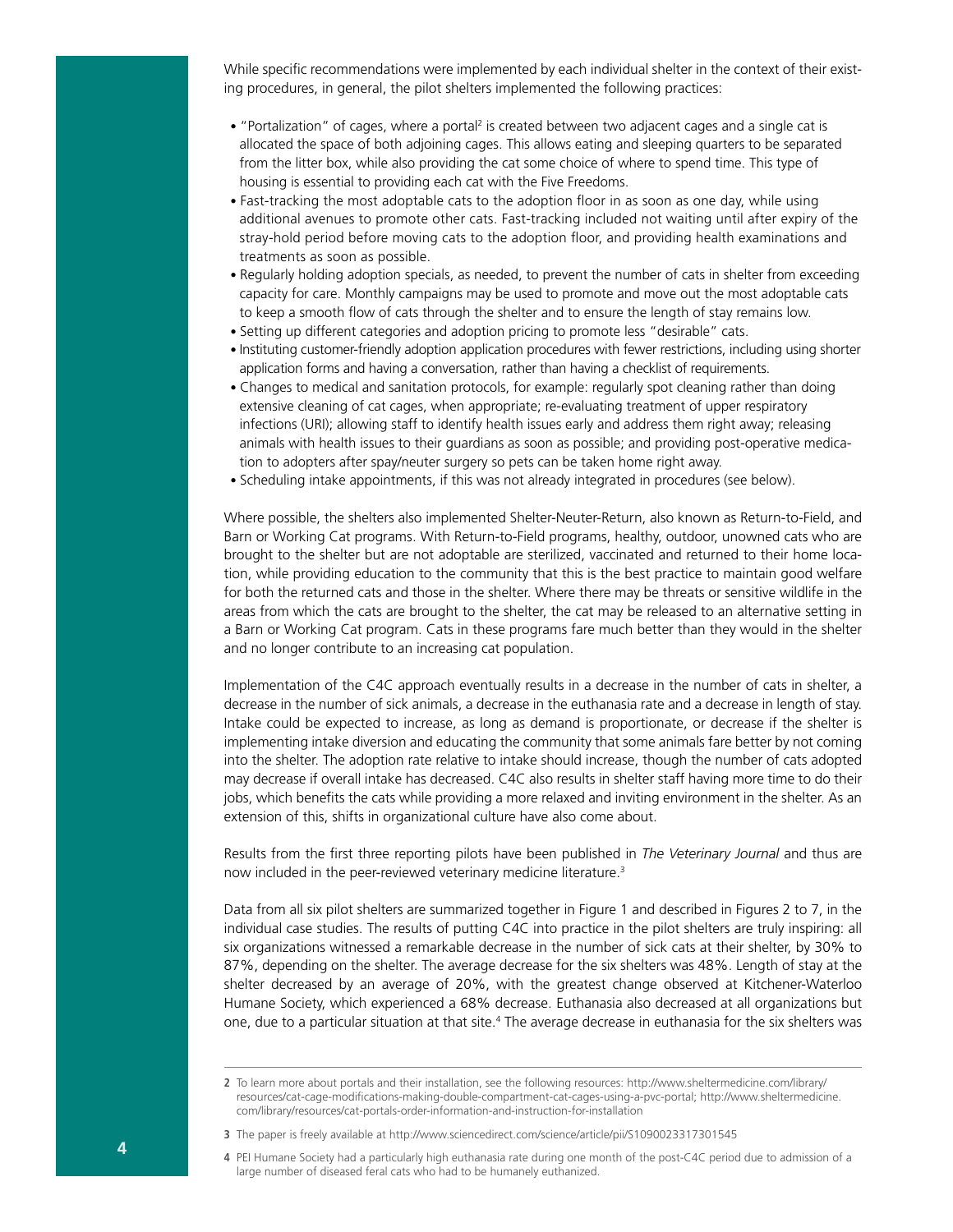34%, but was as high as 63% at Guelph Humane Society and 55% at Edmonton Humane Society. These glowing statistics demonstrate the great success of the Capacity for Care model in improving outcomes for cats in shelters.

The six pilot shelters reported common experiences from implementing C4C. They all noted that significant improvements could be made with simple, effective changes and that benefits were experienced very quickly thereafter. All organizations reported that their cats are now happier and healthier – less stressed, less sick and more comfortable. Interestingly, there have also been changes to organizational culture. The pilot sites referred to an improved ambiance in the shelter, as well as staff working "smarter" and feeling good about the outcomes, all of which have a positive effect on morale.

#### **What is** *scheduled intake***?**

Scheduled intake, a component of "managed intake" or intake coordination, is a key element of C4C that allows a shelter to prevent the number of cats in care from overtaking the shelter's capacity to house them in the conditions that meet the Five Freedoms – their "capacity for care". Rather than accepting any surrendered cat at any time, appointments are scheduled to take in the cat when the shelter's capacity for care permits it. This prevents cats from having to be sheltered with inadequate space, which would reduce their welfare. It also helps maintain the number of cats available for adoption at a level that allows the cats to move through quickly. Here is how some of the pilot shelters are managing their cat intake.

*Guelph Humane Society:* If we are close to our capacity for care, we ask that the finder of a stray animal hold onto them for a couple of days so we can make room for them. We accept owner surrenders by appointment only. Our intake coordinator offers alternative solutions to surrendering. We ask owners to provide as much information as possible about the cat to help us determine if there are any issues that need to be addressed and to allow us to put the cat into adoption as soon as possible. We also ask for veterinary information so we can determine if there are any medical issues that may not have been volunteered by the owner.

*PEI Humane Society:* We try to keep the number of cats in the communal cat rooms to 3 at maximum (down from 4). We now make every effort to schedule cat intake Monday to Thursday so the cats can be fast-tracked to the adoption floor with the shelter veterinarian. This has greatly helped our population management. More information is now provided on the PEI Humane Society website<sup>5</sup> about lost pets, feral cats, animal control and surrendering pets to give people options other than bringing them into the shelter.

*Kitchener-Waterloo Humane Society:* We changed our communication with the public, creating a waiting list for surrender, providing alternative solutions to owners who are having issues with their animals and creating a behaviour health line. We assist the public with behaviour problems at no charge in the hopes they will keep their animals. We also advise the public to leave healthy outdoor cats alone and refer them to a partner rescue organization who talks to them about Trap-Neuter-Return (TNR) programs.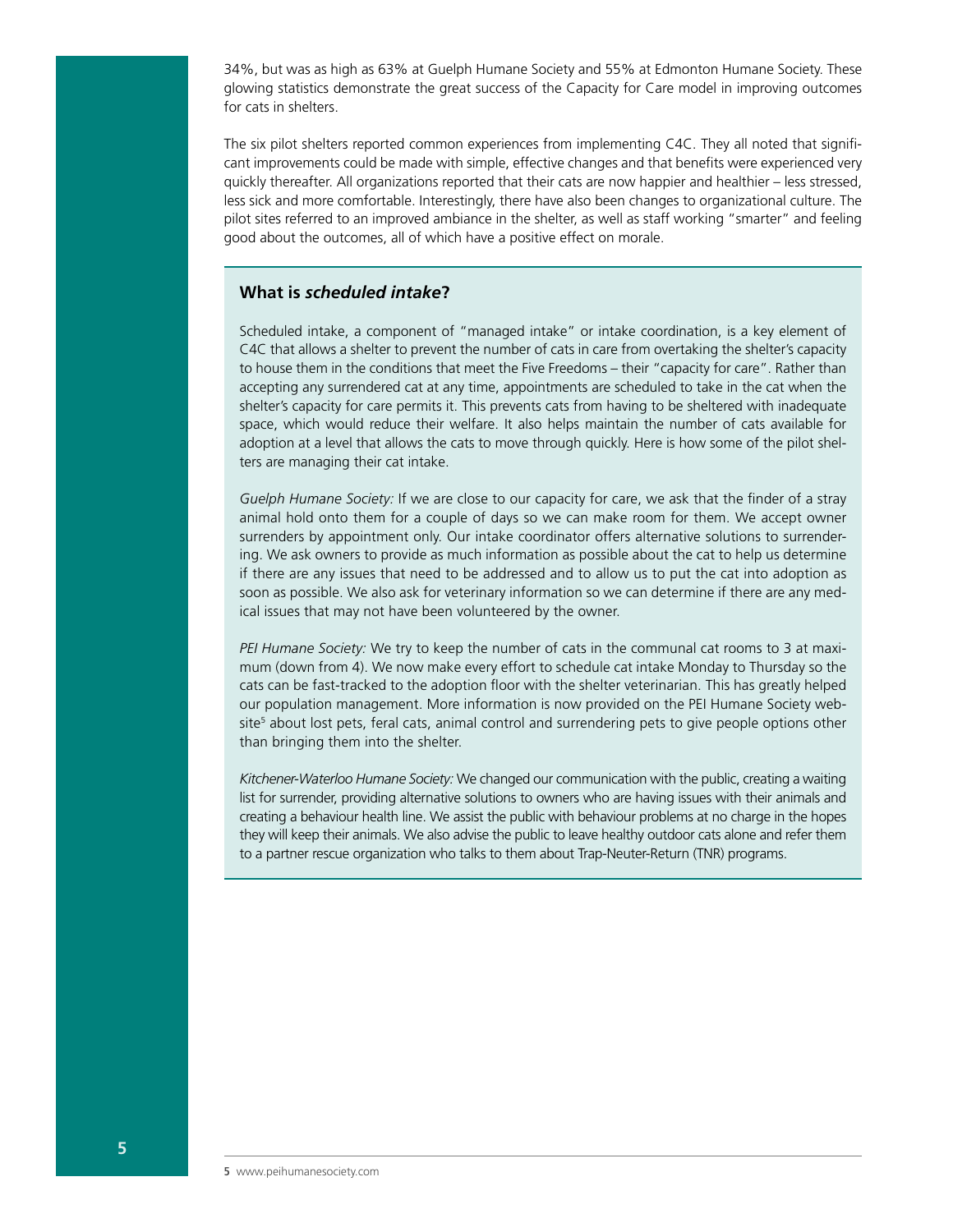#### Figure 1. Percentage decrease in key animal statistics after implementing C4C.

Averages were compared for 12 months prior to and post implementation of C4C at the six pilot shelters. An increase is expressed as a negative percentage.





c. Number of sick cats.



d. Number of cat adoptions.



e. Number of cats euthanized.

PERCENT CHANGE



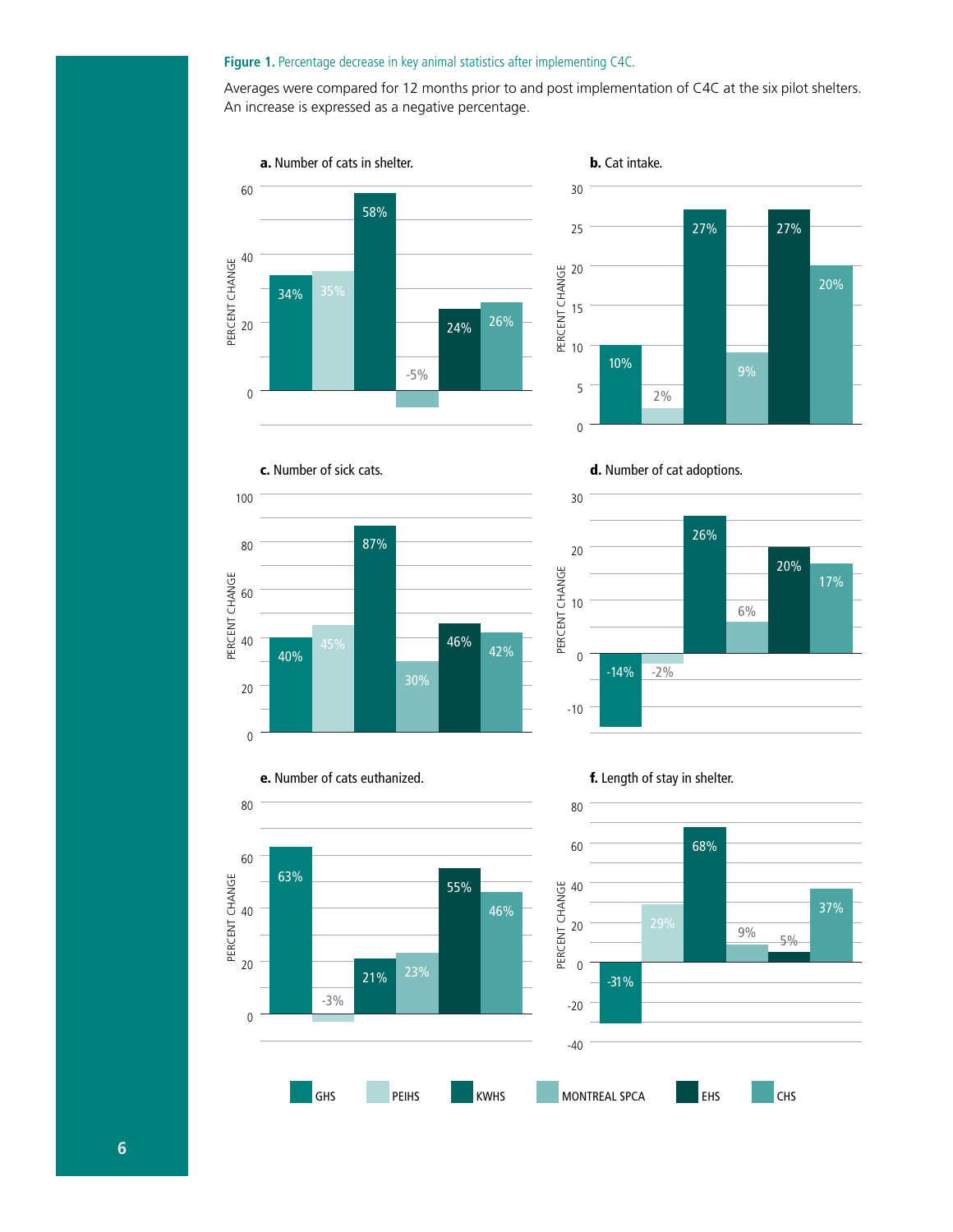### **Guelph Humane Society (GHS)**

Guelph Humane Society collected data regarding the cats in their care before and after implementing C4C (Figure 2). The two periods correspond to August 2013 to July 2014 and August 2014 to July 2015.

|  |  |  | <b>Figure 2.</b> Comparison of key animal statistics before and after implementing C4C at Guelph Humane Society. |
|--|--|--|------------------------------------------------------------------------------------------------------------------|
|  |  |  |                                                                                                                  |

|                            | <b>Before C4C</b> | After C4C | <b>Difference</b> |
|----------------------------|-------------------|-----------|-------------------|
| Number of cats in shelter* | 41                | 27        | $-34%$            |
| Intake                     | 81                | 73        | $-10%$            |
| Number of cats in sick bay | 24                | $14^{+}$  | $-40%$            |
| Adoption                   | $46*$             | 53        | $+14%$            |
| Euthanasia                 | 25 <sup>5</sup>   | 9         | $-63%$            |
| Length of stay (days)      | 5.1               | 6.8       | $+31%$            |

**\*** all statistics are monthly averages for a 12-month period before or after implementing C4C, respectively

**†** numbers in sick bay were artificially high in the first month of this period because sick bay was being

used to temporarily house healthy cats while portalizing cages in other areas of shelter

**‡** in one month of this period, adoptions were underestimated due to the tracking codes used

**§** particularly high euthanasia rate in one month of this period due to seizure from a hoarding situation of

a large number of cats who had to be humanely euthanized

After putting in place the Capacity for Care recommendations, Guelph Humane Society observed a decrease in the number of cats in the shelter, a decrease in intake, a decrease in the number of sick cats, an increase in adoptions and a strong decrease in euthanasia. Interestingly, a small increase was observed in the length of stay; however, the average length of stay at Guelph Humane Society prior to implementing C4C was already short.

After the first six months of implementing C4C, staff from Guelph Humane Society said the following:

#### **What were your biggest concerns before implementing Capacity for Care?**

Our biggest concerns before implementing C4C were:

- How we would manage the same number of cats coming into the shelter with only half the number of cages to house them.
- We were unsure if we would be able to implement the recommendations as our shelter is so small and we have limited space to accommodate some of the recommendations pertaining to creating separate spaces.
- We had a difficult time getting templates for the portals and outdoor holding area.

#### **How did that work out?**

Once we started installing the portals and moving forward with C4C, things just seemed to fall into place. We were unable to complete some of the recommendations, but we will certainly incorporate them as we plan our new shelter space.

#### **What surprised you about implementing Capacity for Care?**

The impact it made on the cats and the staff was remarkable.

#### **What costs were associated with implementing Capacity for Care in your shelter? Have you seen any savings?**

We were able to keep our costs for implementing C4C to a minimum. Our biggest expense was the actual purchase of the portals, which was roughly \$700.00. We had wonderful volunteers install the portals; our only installation cost was the rental fee for the plasma cutter which was \$100 over 2 weekends. Our "curtailments" — curtains that curtail cat stress! — were made by a neighbour who works in a fabric store, so our only cost was for notions. We used bed sheets that we already had for the material. Total cost for curtailments was \$15. In total, it cost us less than \$1000 to implement C4C.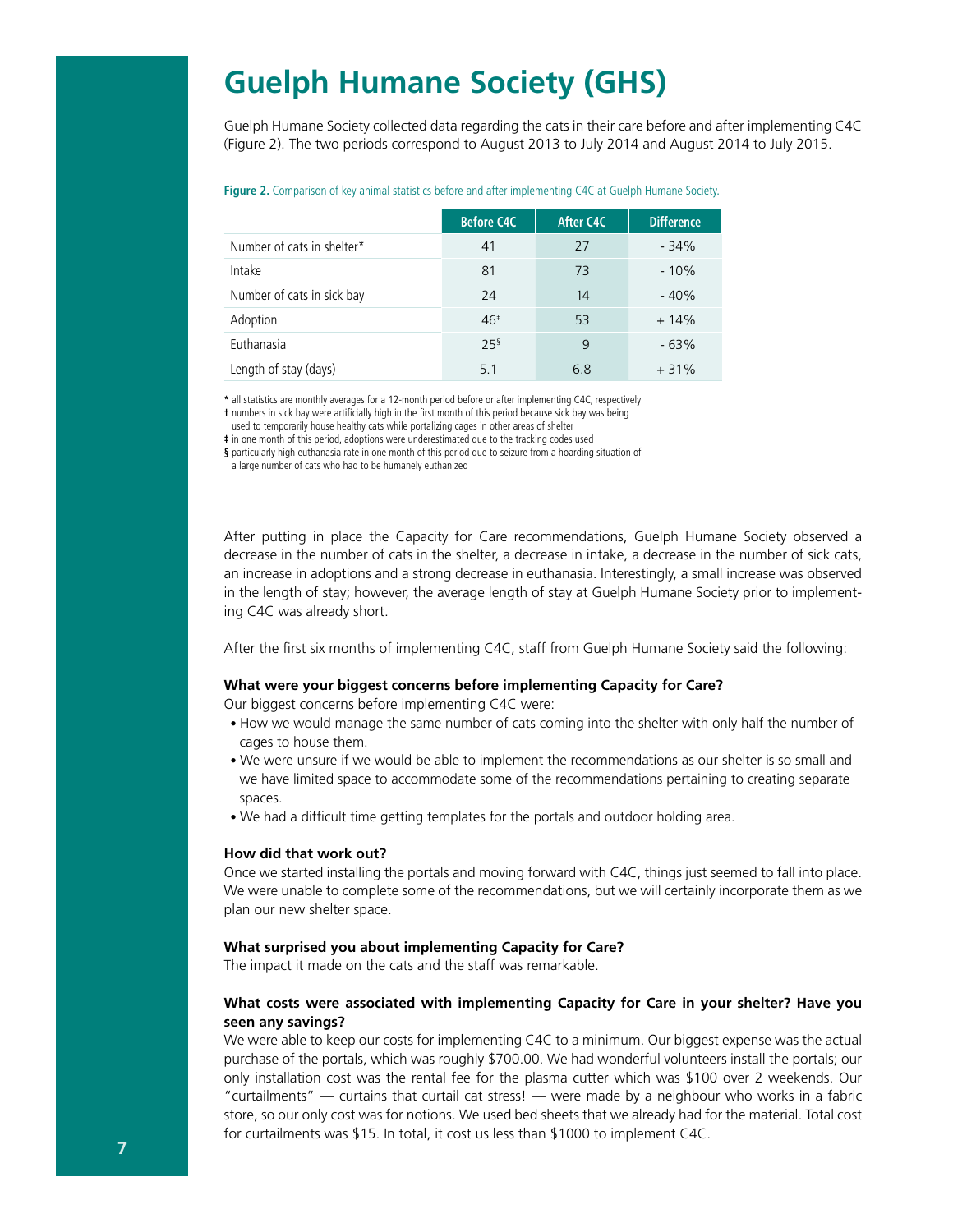

Enjoying a portal at Guelph Humane Society. Portalized cages in use at Guelph Humane Society.

#### **What has the public response been to Capacity for Care so far? The internal response? The cats' response?**

The public response has been very positive. They really like the fact that the cats have a lot more space to walk around and they are not sleeping next to their litter boxes. The internal response is also very positive. The staff time to clean cages has been reduced drastically, leaving staff with more time to spend socializing with the cats. The cats are all very happy with the new program. They have more space to move around, they can "hide" if they are shy or just not feeling up to being handled. They love the Kuranda beds, as it gives them a chance to see more of the room. The cats are happier and healthier, and by giving the public fewer cats to choose from, they are getting into homes much more quickly.

#### **What are the next challenges that you feel you will face in implementing Capacity for Care?**

Our next challenges will be to implement the portions of the program in our new shelter that we were unable to implement in our current shelter and to keep up the standards we have now.

#### **What worked? What did not work? What do you think were the most important elements implemented?**

What worked well was the portalization of the cages, the curtailments and the implementation of the "fast-track" for animals that are more readily adopted. The Barn Cat program has also been a big success. We have placed 12 cats in the Barn Cat program who would otherwise have been euthanized. We now have a waiting list for cats to be admitted.

Unfortunately, due to space and the structure of our cage banks, we were unable to implement space for cats to be out of cage.

The most important element implemented were the portals. They have made the biggest impact on the whole procedure.

#### **What lessons learned would you contribute to a case study for other shelters who are interested in participating in the Capacity for Care program?**

I would recommend this program to any shelter who wishes to improve the well-being of their cats. It may look intimidating in the beginning, but have faith in the program. It really works. The Guelph Humane Society thanks everyone involved in helping us improve the lives of our cats!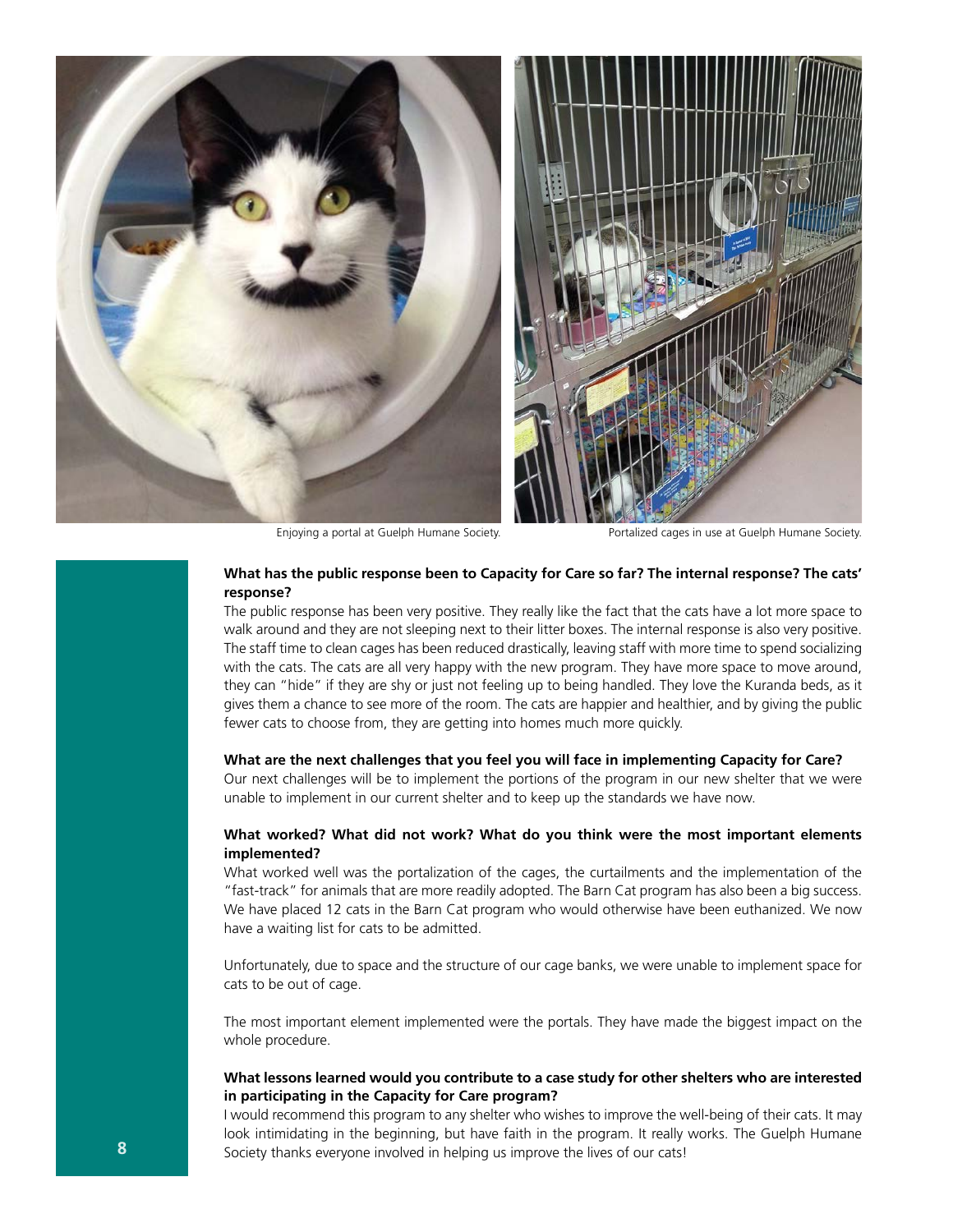Guelph Humane Society staff members were still very enthusiastic one year after implementing their changes and had this to share:

"Participating in the pilot of C4C has been so rewarding for the staff, volunteers and most of all the cats at the Guelph Humane Society. When we were first asked to participate in the C4C pilots, we were a little skeptical about how we would be able to house the same number of cats with half the cages. It just goes to show that you never know what you are capable of doing until you have to do it. We can't stress enough the impact that C4C has had on the cats here at the shelter. Last fall and into the winter, we actually had empty cages! Our cats are happier and healthier in body, mind and spirit. Our isolation room is now being used more as extra space than for sick cats. Our costs for medications have decreased. Our chubbier cats use the portals as exercise equipment, getting in their daily workouts. Members of the public have commented on how content the cats seem to be, considering they are in cages. With the extra space, all our cats have been able to have Kuranda beds, which were all lovingly donated by the generous people in our community. We have relocated our small animals to the hallway close to the front desk, which has given us more room in the adoption room to redecorate and put in comfy chairs for people to sit and cuddle with our furry feline friends. We have been able to build up a strong support system in our foster homes, which has allowed us to place cats that have been surrendered for behaviour issues so we can see what they are truly like in a home and not just assume they are not adoptable. We have also started a Barn Cat program, which has allowed us to rehome more and euthanize many fewer cats. C4C has been a huge success for everyone involved at GHS. We highly recommend any shelter who is considering it to go ahead and jump right in. You won't regret it!"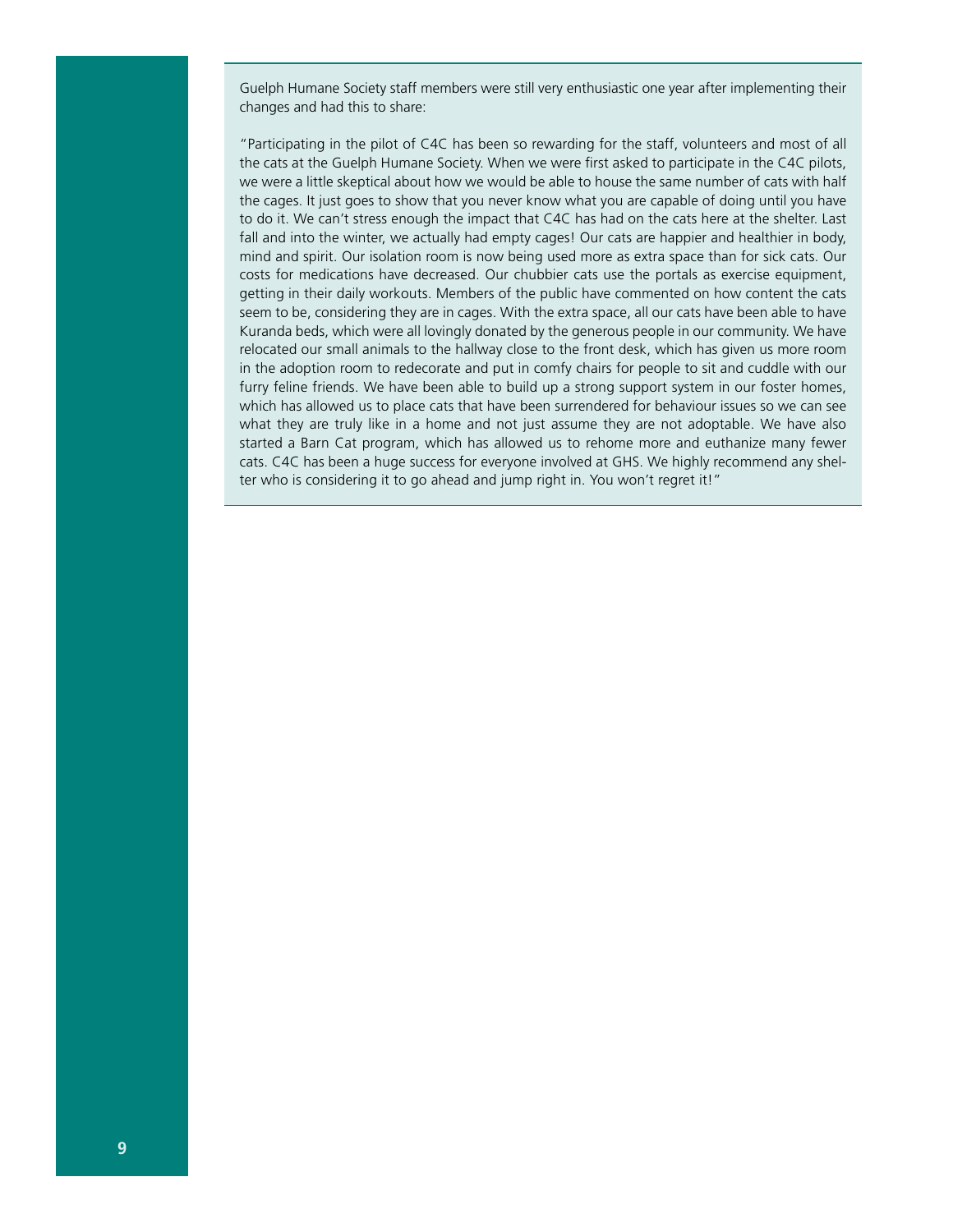### **Prince Edward Island Humane Society (PEIHS)**

PEI Humane Society collected data regarding the cats in their care before and after implementing C4C (Figure 3). The two periods correspond to August 2013 to July 2014 and August 2014 to July 2015.

|                            | <b>Before C4C</b> | After C4C | <b>Difference</b> |
|----------------------------|-------------------|-----------|-------------------|
| Number of cats in shelter* | 47                | 31        | $-35%$            |
| Intake                     | 78                | 76        | $-2\%$            |
| Number of cats in sick bay | 26                | 14        | $-45%$            |
| Adoption                   | 52                | 53        | $+2\%$            |
| Euthanasia                 | 17                | $17^{+}$  | $+3%$             |
| Length of stay (days)      | 20.6              | 14.6      | $-29%$            |

#### **Figure 3.** Comparison of key animal statistics before and after implementing C4C at PEI Humane Society.

**\*** all statistics are monthly averages for a 12-month period before or after implementing C4C, respectively

**†** particularly high euthanasia rate in one month of this period due to admission of a large number of

diseased feral cats who had to be humanely euthanized

After putting in place the Capacity for Care recommendations, PEI Humane Society witnessed a decrease in both the number of cats in the shelter and in the number of sick cats. Interestingly, intake, adoption rate and euthanasia rate did not change significantly after implementing C4C. Staff members at PEI Humane Society reflected that even if some of their statistics didn't appear to have drastically changed, the feeling at the shelter is far more comfortable and healthy for both the people and the cats. The population is much better managed, and there are now empty cages at times. Individual medical cases are also better managed. Staff members also feel more comfortable with the euthanasia decisions that are being made in the best interest of the cats rather than in response to preventable disease or stress.

After the first six months of implementing C4C, staff from PEI Humane Society said the following:

#### **What were the biggest concerns before implementing Capacity for Care?**

Change in general can be difficult for anyone, let alone a humane society with a large number of staff and volunteers. Our cats had always been housed in Cat Receiving for at least three days prior to conducting medical and behavioural evaluations and before placing them on our Adoption Floor. The ability of the C4C program to reduce length of stay, decrease upper respiratory infections (URI) and fast-track cats through the adoption process were all areas of concern, as were the time and energy needed to implement these changes.

#### **How did that work out?**

Many of these goals were realized quickly with the ease of implementing the C4C program. This gave everyone confidence in the program and the desire to continue with the C4C program.

#### **What surprised you about implementing Capacity for Care?**

We were surprised at how easily and quickly the program was up and running. The teleconference meetings with the C4C expert team prior to implementation were very helpful in this regard. The C4C results were immediate: we saw positive behaviour changes in the cats right away and enthusiasm for the C4C program from both the staff and volunteers.

It is usually beneficial for any organization to have input from experts outside of their own organization to bring in new ideas. This was especially true with the C4C expert team. We were able to see many new and exciting possibilities for our facility through their input, research and experience. Their advice regarding current veterinary treatment protocols and recommendations for shelter operations was exceptionally helpful and effective.

#### **What costs were associated with implementing Capacity for Care in your shelter? Have you seen any savings?**

Some money was spent to purchase the raw materials needed to portalize cat kennels prior to the June 2014 site visit. Many of our cat kennels were already portalized so the money spent for the raw materials was minimal. The portalization of the kennels was completed by Dr. Wagner and some of our wonderful volunteers, so the only cost was for the raw materials.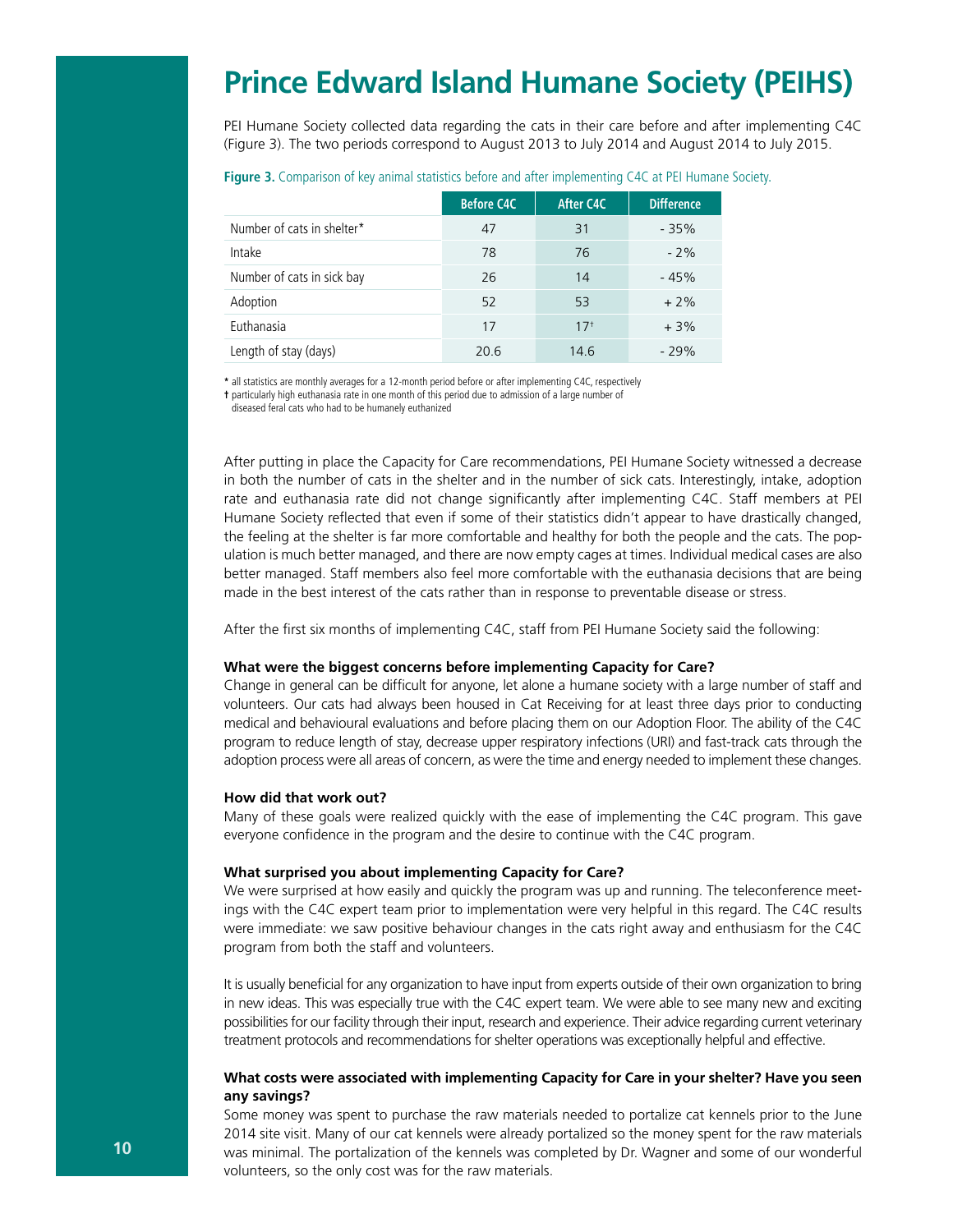We believe that we have saved a significant amount of money due to the decreased incidence of URI and other illnesses, as well as the decreased length of stay in the shelter. Unfortunately, these cost savings are difficult to calculate.

#### **What has the public response been to Capacity for Care so far? The internal response? The cats' response?**

The weekend of the C4C launch, there was a stakeholder meeting arranged with the C4C expert team. The stakeholders' response was positive and enthusiastic. Although there were press releases regarding the C4C program at the PEI Humane Society, the response of the public in general is difficult to determine.

Overall, both the staff and volunteers have been very enthusiastic. The general feeling is that we are now "working smarter". While some of the recommendations were easy to implement, other recommendations were more difficult. Fast-tracking the cats onto the adoption floor in one day was one of the more difficult recommendations to implement.



Example of a curtailment.

The cats seem physically and mentally happier, less stressed and healthier with the portalized kennels. Because the cats are fast-tracked, healthier and happier, they have a reduced length of stay, which benefits all of the shelter animals.

#### **What are the next challenges that you feel you will face in implementing Capacity for Care?**

To run the Shelter-Neuter-Return program in 2015. Public education regarding the theory behind returning these stray cats to the neighbourhoods in which they were found will be critical to the success of this program.

We have informally begun a Working Cat program and have adopted several cats to barns since June 2014. We have created adoption forms specific for the Working Cat program. The funds ear-marked for the PEI Humane Society spay/neuter surgeries for barn cats will be a tremendous help to boost this program in 2015.

#### **What worked? What did not work? What do you think were the most important elements implemented?**

WHAT WORKED:

- Portalizing kennels for happier and healthier cats.
- Fast-tracking the cats from intake to the treatment room for medical and behavioural evaluations and to the adoption floor in the same day.
- Completing all vaccinations, micro-chipping and de-worming as soon as possible.
- Changing treatment protocols including: Baycox treatment for Coccidia, discontinued Lysine and a new protocol for URI treatment.
- Scheduling intake appointments for stray cats and kittens to help manage the shelter's cat population.
- Shorter adoption applications (from five to two pages).
- Shorter adoption bios (from 1-2 paragraphs to 1-3 sentences).
- A fast-track scoring sheet customized for our shelter has been helpful.
- Managing the shelter's cat population so that crowding is not an issue.

#### WHAT DIDN'T WORK:

- Fast-tracking too many cats at once. Staff in the Treatment Room could not input the information into Pet Point quickly enough to process all of the cats. Cats waited in carriers in the Treatment Room to be processed because we wanted to process them from intake to the adoption floor in one day.
- Neutering cats within 24 hours of intake did not work because the cats didn't recover well after surgery.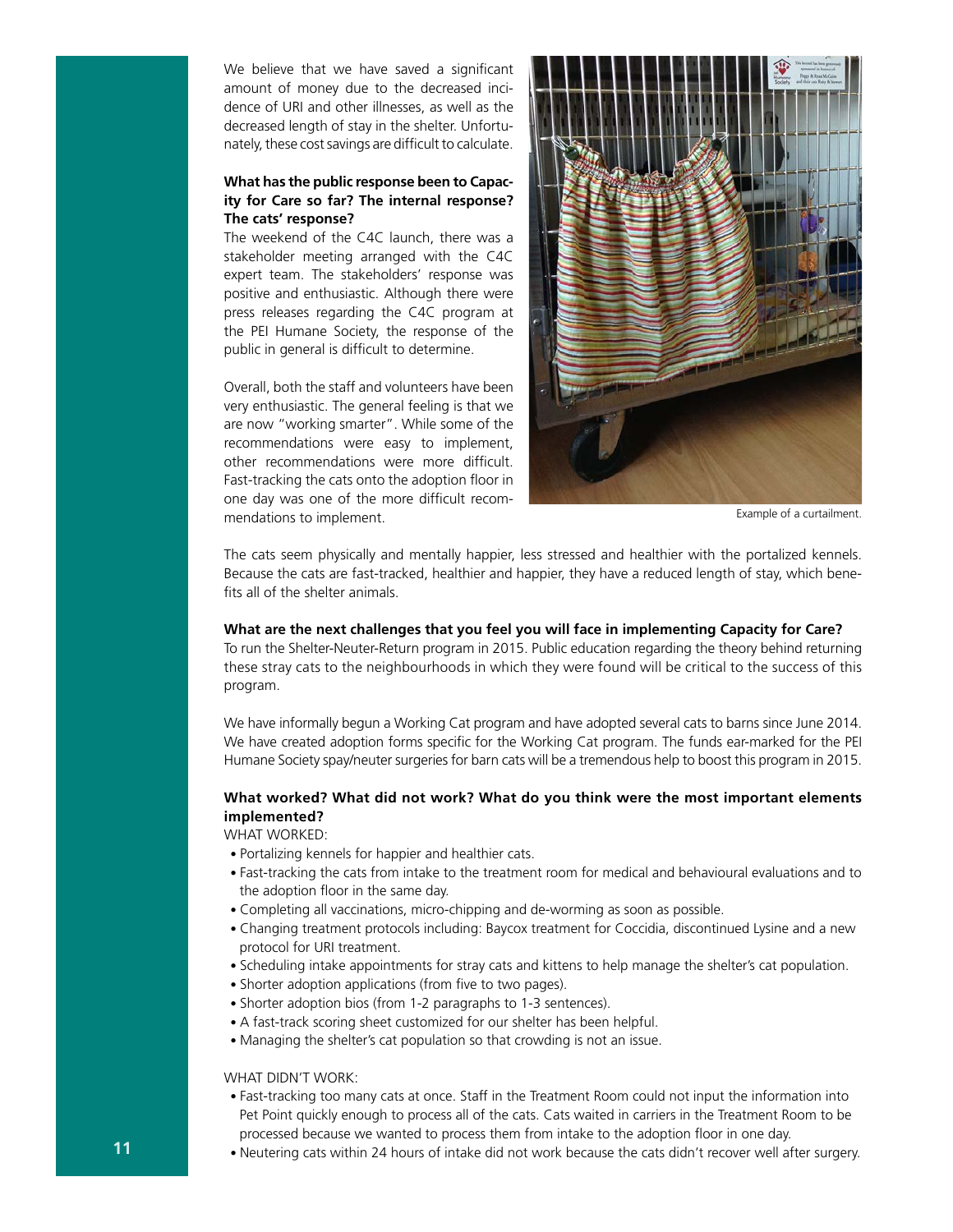- Spaying cats less than two pounds didn't work well either. In general, these cats did not recover well after surgery either.
- Reducing the adoption fees for cats that were not being adopted did help to get them adopted, but the financial impact on a non-profit shelter is difficult to determine.

#### THE MOST IMPORTANT ELEMENTS IMPLEMENTED:

- Fast-tracking cats in one day to the adoption floor.
- Using the new URI protocols.
- Shorter adoption applications.
- Portalized kennels.
- Tracking our shelter statistics to help manage the intakes and shelter cat population.
- Supply and Demand: it does seem that when we have fewer cats on the adoption floor, the public is more apt to adopt them faster than if the shelter was crowded with cats on the adoption floor.

#### **What lessons learned would you contribute to a case study for other shelters who are interested in participating in the Capacity for Care program?**

Once you get the C4C information, take a step back, reflect and organize your thoughts around your own shelter's capabilities and resources. Next, work with staff and change things slowly, one step at a time, so that the change is manageable. Ensure that everyone in the shelter is in the loop; communication is the key to success.

Removing tight restrictions on adoptions, such as twenty-four-hour holds and making everyone in the family meet the animal. We now have same-day adoptions, and that has worked out well.

Controlling the cat intake and managing the cat population in the shelter is of utmost importance. The C4C program will not be successful if we do not adhere to our projected intake and adoption statistics every month.

Book appointments for the intake of stray cats to help manage the intake of cats and not overwhelm the fast-tracking process and shelter staff.

Overall, the Capacity for Care model has been extremely successful at the PEI Humane Society. The program has enabled us to manage our cat population more efficiently, our cats are happier and healthier, the cats' length of stay has decreased and the staff agrees that we are "working smarter".

Twelve months after rolling out Capacity for Care in their shelter, PEI Humane Society staff members reflected on the results. They explained that, even if some of their statistics did not appear to have changed radically after applying C4C, the feeling at the shelter is far more comfortable and healthy. Through managing intake and length of stay, the population is much better managed, which has made a tremendous difference in the health of the cats and, therefore, the feeling in the shelter. Even though similar numbers of animals are coming in and being adopted out, there are now empty cages at times. The staff feels comfortable that the right euthanasia decisions are being made. In addition, cats are not coming in healthy and then getting sick. Individual medical cases can be better managed.

Furthermore, PEI Humane Society staff members indicated that there have been other areas of improvement: it is not only much easier on the shelter staff, but also on the relationships with other groups in the community. For example, a local spay/neuter group now sees that its efforts are having a better effect. Witnessing the differences at the shelter and in the community has promoted community groups working more closely together. Notably, PEI Humane Society staff members feel they are serving more cats overall, since they are helping in ways other than sheltering.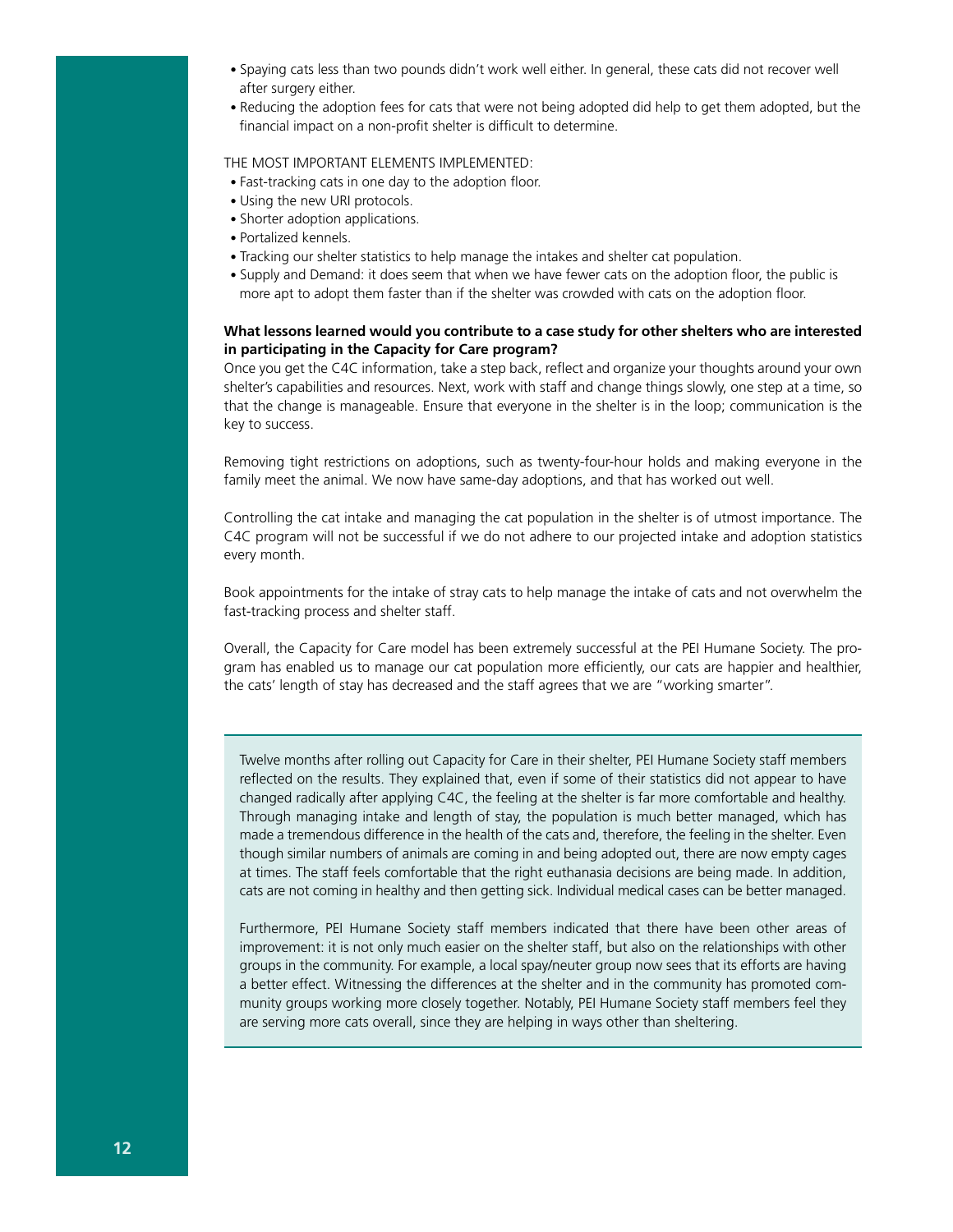### **Kitchener-Waterloo Humane Society (KWHS)**

Kitchener-Waterloo Humane Society started putting in place some of the C4C principles right away: in particular, working with the concept of ideal capacity. Waiting lists and alternate solutions to relinquishment, including a behaviour help line, were already in place in 2014. The use of curtailments was implemented immediately and resulted in calmer cats. They are believed to have contributed to the low upper respiratory infection (URI) rate. A "TLC" program for cats that are scared, stressed and under-socialized was created to provide social and environmental enrichment and consistent handlers to facilitate the cats' adjustment to their surroundings and to promote mental well-being.

Kitchener-Waterloo Humane Society collected data regarding the cats in their care before and after implementing C4C (Figure 4). The two periods correspond to July 2014 to June 2015 and July 2015 to June 2016.

|                            | <b>Before C4C</b> | After C4C     | <b>Difference</b> |
|----------------------------|-------------------|---------------|-------------------|
| Number of cats in shelter* | 145               | 61            | $-58%$            |
| Intake                     | 197               | 144           | $-27%$            |
| Number of cats in sick bay | 13                | $\mathcal{L}$ | $-87%$            |
| Adoption                   | 151               | 111           | $-26%$            |
| Euthanasia                 | 24                | 19            | $-21%$            |
| Length of stay (days)      | 30.9              | 10.0          | - 68%             |

**Figure 4.** Comparison of key animal statistics before and after implementing C4C at Kitchener-Waterloo Humane Society.

**\*** all statistics are monthly averages for a 12-month period before or after implementing C4C, respectively

The data from Kitchener-Waterloo Humane Society show sizeable decreases in the number of cats in the shelter, the number of sick animals and the length of stay, as well as a good decrease in the euthanasia rate.

After the first six months of implementing C4C, staff from Kitchener-Waterloo Humane Society said the following:

#### **What were your biggest concerns before implementing Capacity for Care?**

We didn't think of them as concerns – they were more like expectations. We had decided we were going to do whatever it took to implement C4C and were fully committed to the process. We were hesitant to hope that it would be successful.

#### **How did that work out?**

It's one of the best things we've ever done here! It had the biggest impact we have seen in such a short time with the best results. We definitely didn't expect to see results as soon as we did. We expected to see some changes over a two-year period, not within months. An 82% decrease in URI, 32% decrease in intake and \$40,000 in labour costs savings are huge and were realized that summer.

#### **What surprised you about implementing Capacity for Care?**

The immediate return on our efforts. We noticed changes almost immediately in our intake numbers and reduced illness. It was amazing to see and made everything worth it. Our experiences over the last 25 years made us skeptical that intake would slow, especially considering we were responsible for animal control. We had also struggled to control URI throughout the year.

#### **What costs were associated with implementing Capacity for Care in your shelter? Have you seen any savings?**

There were no costs, thanks to the grant! Portals cost about \$50 each. Many of the C4C changes involved changing our communication strategies with the public.

An 84% decrease in URI meant the savings on medication were considerable. We have also saved almost \$40,000 in labour costs due to the decrease in intake numbers.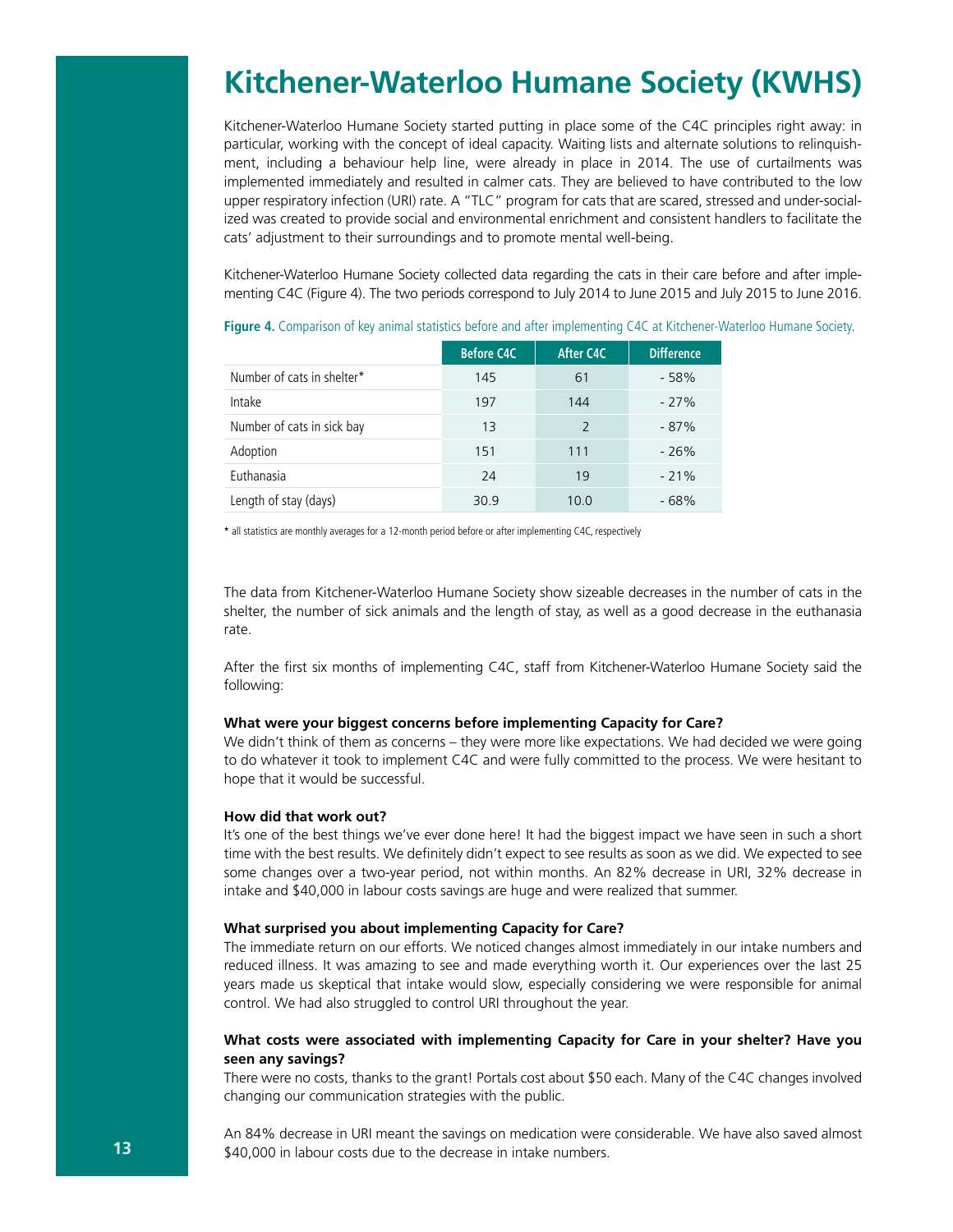#### **What has the public response been to Capacity for Care so far? The internal response? The cats' response?**

The response of the public is very positive. When receiving calls for stray cats, we advise the public to leave the cats alone if they appear healthy, as they are 13 times more likely to go home than if they are brought to the shelter.

Internally, the staff has never been happier. They enjoy what they do because many of the stresses (such as overpopulation) no longer exist in the shelter.

Cats are happier and healthier! Fewer cats in the shelter equal less stress, and there are many fewer upper respiratory infections.

#### **What are the next challenges that you feel you will face in implementing Capacity for Care?**

Return-to-Field and Barn Cat programs. These continue to be a challenge and we are struggling with how to make these viable programs.

The Return-to-Field is a challenge due to current bylaws that do not allow cats to run free. As we are also the enforcement agency, this approach poses difficulties. We have been asking the person dropping off the free-roaming cat whether they would feel comfortable picking it back up after spay/neuter surgery and returning it where they found it. There has been some positive response and assistance, but not as much as we had hoped. Our intention is to work with the City on bylaws that will make Return-to-Field easier and more effective.

The Barn Cat program has not had much success. Some discussion with farmers indicated they already have too many cats due to cats being abandoned in rural areas. The farmers are also not concerned about spay/neuter and vaccination.

Another next step is to look at dogs. Dogs have never been an issue in terms of overpopulation. However, they do deserve our attention in term of their length of stay, etc. This is our goal for 2016.

#### **What worked? What did not work? What do you think were the most important elements implemented?**

#### WHAT WORKED:

Changing our communication with the public. Advising the public to leave healthy cats alone and partnering with an area rescue organization, K-W Community Cats. We refer the public to their organization to talk about outdoor cats that need spay/neuter, and they arrange to have the cat fixed in our TNR program, which is sponsored by a donor. The portals were also successful in lowering our URI rate.

#### WHAT DIDN'T WORK:

Only one element did not work: opening the adoption area to public traffic without staff supervision. This resulted in numerous cat scratches and bites that required the cat to be quarantined for 10 days, as per health department procedures. This severely affected the length of stay.

#### THE MOST IMPORTANT ELEMENTS IMPLEMENTED:

The most important element was communication with the public: we decided right away this had to change. We didn't anticipate what a huge difference it would make for intake, but have been very pleasantly surprised at the outcome. We put some of the onus on the public, as they are a big factor in how many cats came to the shelter with regard to stray drop-off and owner relinquishment.

The public has been fantastic. The City has not been receiving complaints. We expected more pushback from the people who wanted us to take in a stray cat. We thought they would argue more, but they were surprisingly understanding and willing to take our advice.

This approach resulted in a 34% decrease in intake numbers, which has alleviated the cat overpopulation we typically see in the summer months. It also resulted in lower labour costs and less stress on staff.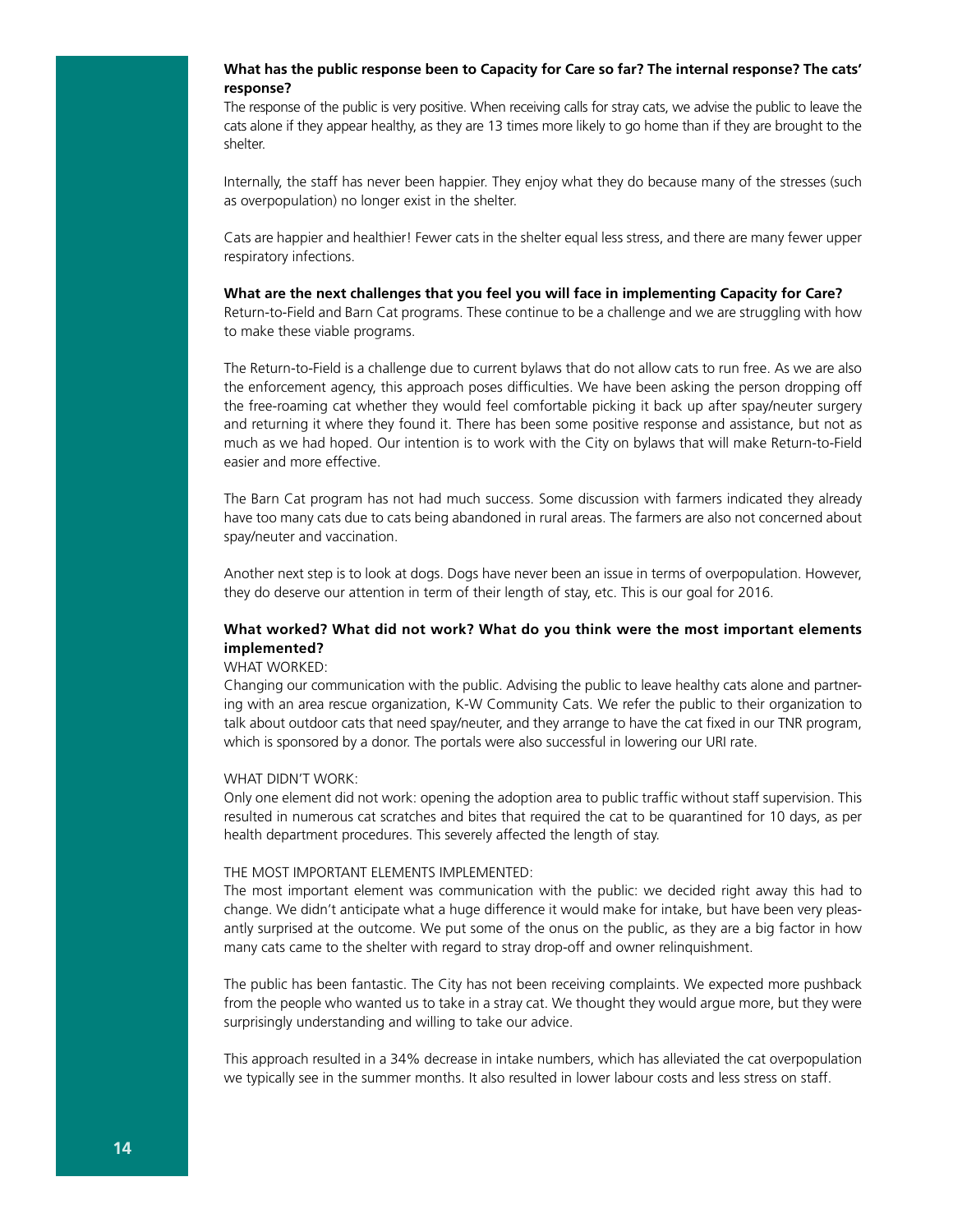#### **What lessons learned would you contribute to a case study for other shelters who are interested in participating in the Capacity for Care program?**

We would say you have to have an "all in" mentality. You have to fully commit to all aspects of the C4C recommendations. You will never achieve significant results if you do not give it your all.

A year after implementing C4C, Kitchener-Waterloo Humane Society staff reported they continue to enjoy summers with much lower intake numbers. They are happy to say this is now the norm!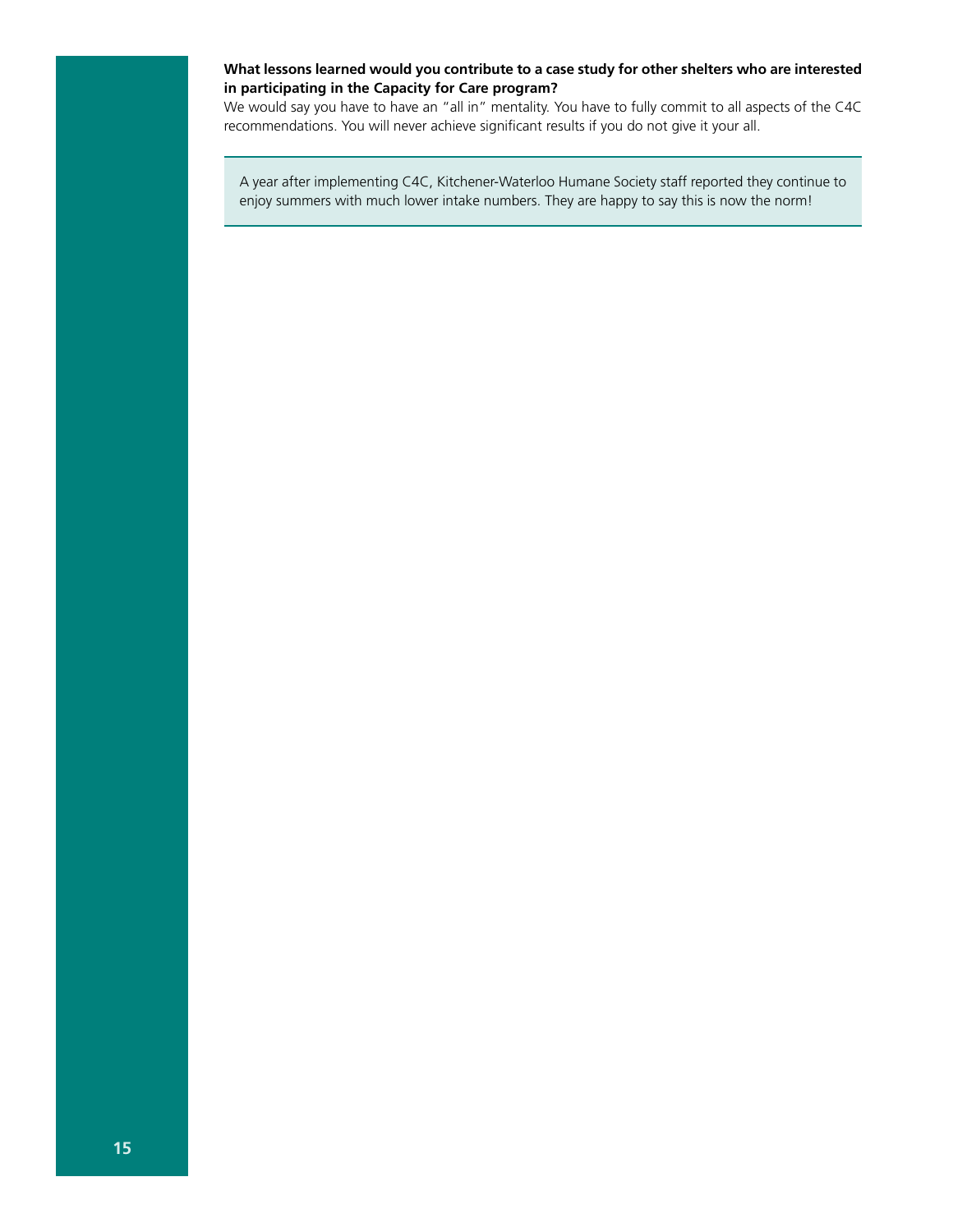### **Montreal SPCA**

Montreal SPCA collected data regarding the cats in their care before and after implementing C4C (Figure 5). The two periods correspond to May 2015 to April 2016 and May 2016 to April 2017.

|  |  | <b>Figure 5.</b> Comparison of key animal statistics before and after implementing C4C at Montreal SPCA. |  |  |  |  |  |  |
|--|--|----------------------------------------------------------------------------------------------------------|--|--|--|--|--|--|
|  |  |                                                                                                          |  |  |  |  |  |  |

|                            | <b>Before C4C</b> | After C4C | <b>Difference</b> |
|----------------------------|-------------------|-----------|-------------------|
| Number of cats in shelter* | 107               | 112       | $+5%$             |
| Intake                     | 668               | 606       | $-9%$             |
| Number of sick cats        | 50                | 35        | $-30%$            |
| Adoption                   | 334               | 315       | $-6%$             |
| Euthanasia                 | 171               | 132       | $-23%$            |
| Length of stay (days)      | 14.1              | 12.8      | $-9%$             |

**\*** all statistics are monthly averages for a 12-month period before or after implementing C4C, respectively

Over the course of the year of implementing C4C, the greatest changes Montreal SPCA experienced were strong decreases in the number of sick cats and in the number of cats euthanized. The length of stay decreased as well, but it was already relatively short prior to putting into place C4C practices.

After the first six months of implementing C4C, staff from Montreal SPCA said the following:

#### **What were the biggest concerns and challenges before implementing Capacity for Care?**

The biggest concern was reducing the capacity of the shelter by half. The immediate thought was that we would be forced to euthanize more cats during the summer months because of lack of space.

The second biggest concern was the reaction of the public when implementing managed intake, as Montrealers have been used to coming to the SPCA to resolve their problems through shelter intake.

#### **How did that work out?**

The numbers showed us that we were able to reduce our length of stay, reduce our intake and reduce euthanasia, all at the same time.

#### **What has the public response been to Capacity for Care so far? The internal response? The cats' response?**

The public response is very positive, as we give them tools and solutions to help them keep their cats at home. We haven't been able to fully implement the managed intake due to our municipal contracts.

The internal response is very positive, as employees and volunteers see that cats have a shorter stay at the shelter because they get adopted faster. Employees see that the euthanasia rate for cats is lower and that cats look more comfortable in the bigger cages.

We have fewer URI cases in the shelter.

**What are the next challenges that you feel you will face in implementing Capacity for Care?** Managed intake, improving our fast-tracking methods and implementing Return-to-Field.

#### **What worked? What did not work? What do you think were the most important elements implemented?**

The portals work very well. Cats are much more comfortable during their stay at the shelter.

Trying to implement everything at once without putting in more resources did not work.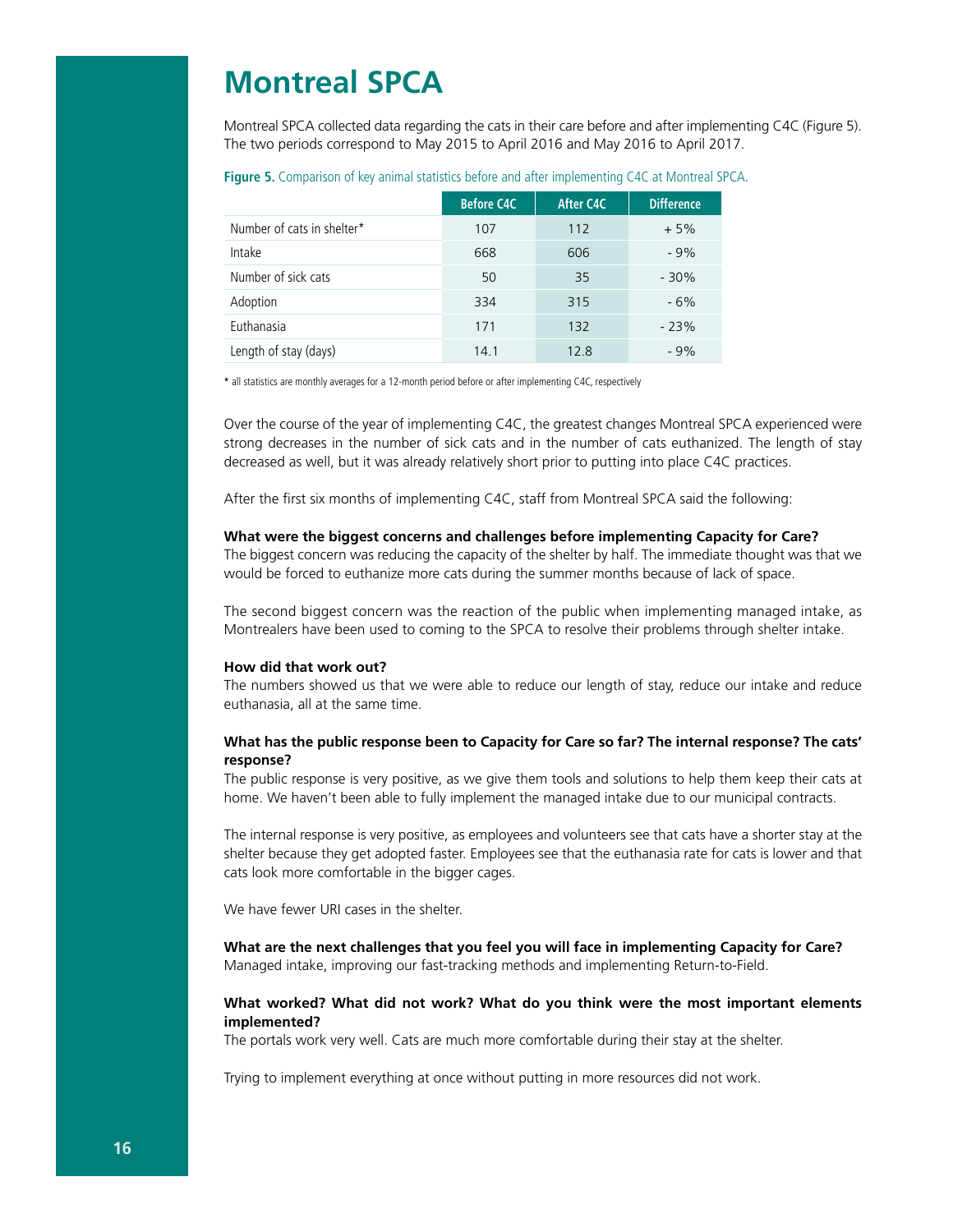THE MOST IMPORTANT ELEMENTS IMPLEMENTED:

- Spaying/neutering animals before moving them to adoptions.
- The use of portals.
- Moving our cat adoption room to a bigger and nicer renovated place where most of the cages are large six-unit portalized condos.
- Fast-tracking animals: cats with higher chances of being adopted are put up for adoption faster.
- Helping people on the phone and sending them protocols to resolve the problems with their cats so they do not relinquish them.

#### **What lessons learned would you contribute to a case study for other shelters who are interested in participating in the Capacity for Care program?**

Communication is the key; people need to be involved at every step.

Introducing some elements in a stepwise approach was important, rather than introducing everything at the same time. For example:

- We started at the beginning of January to let the community know our new, shorter opening hours.
- At the same time, we started asking callers why they want to surrender their animals, and we sent protocols for common issues, as well as tips on rehoming, so that callers could resolve their issues themselves before coming to our shelter. We are trying not to be the default, easy solution.
- We installed the portals in February.
- In the spring, we did a Return-to-Field pilot with the one municipality that agreed to the program.
- In spring, we also met with the City to discuss changing the stray hold period from 72 hours, as stipulated in the bylaws, to 24 hours.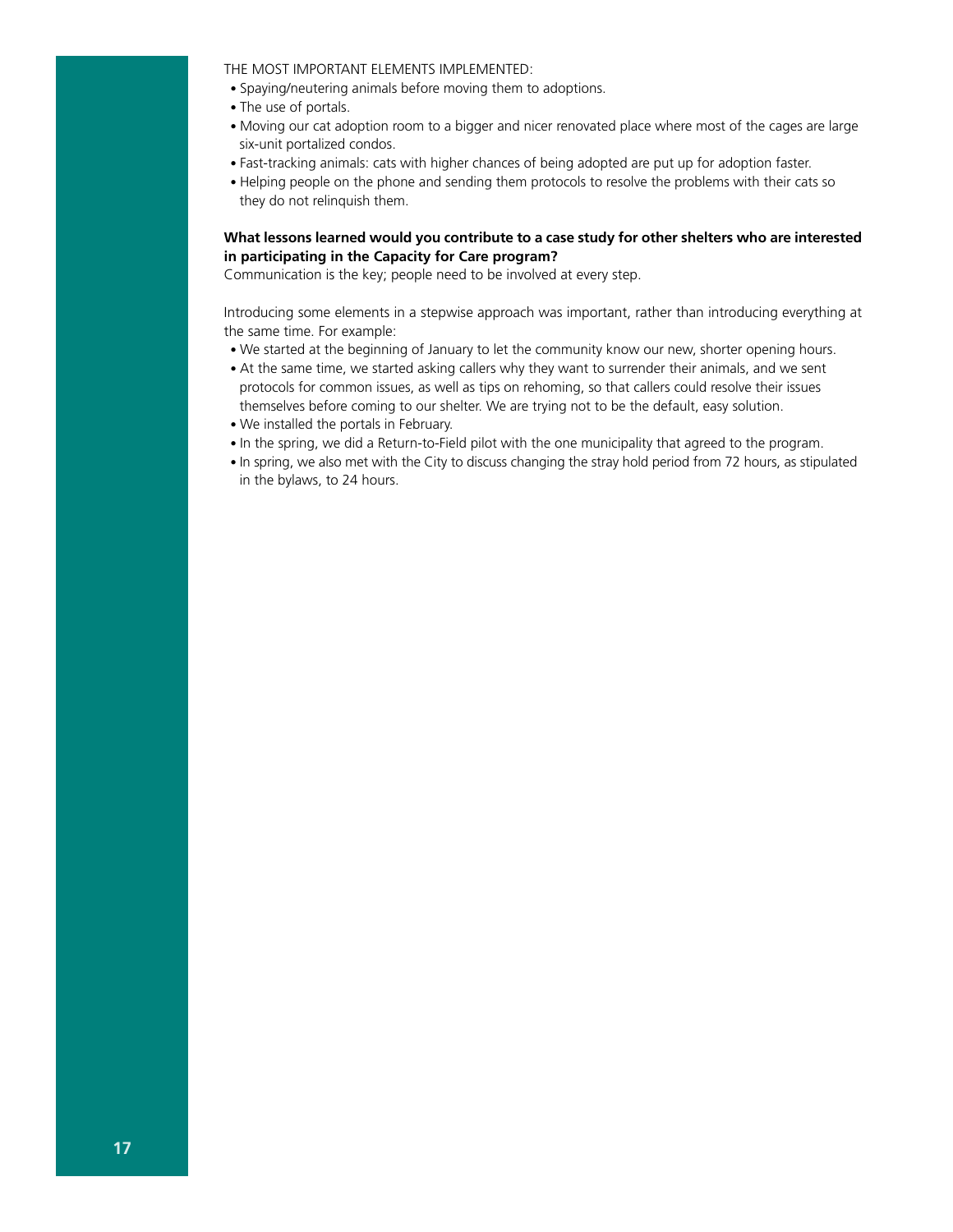### **Edmonton Humane Society (EHS)**

Edmonton Humane Society collected data regarding the cats in their care before and after implementing C4C (Figure 6). The two periods correspond to November 2015 to October 2016 and November 2016 to October 2017.

| <b>Figure 6.</b> Comparison of key animal statistics before and after implementing C4C at Edmonton Humane Society. |  |  |  |  |  |  |  |  |  |  |  |  |
|--------------------------------------------------------------------------------------------------------------------|--|--|--|--|--|--|--|--|--|--|--|--|
|--------------------------------------------------------------------------------------------------------------------|--|--|--|--|--|--|--|--|--|--|--|--|

|                                               | <b>Before C4C</b> | After C4C | <b>Difference</b> |
|-----------------------------------------------|-------------------|-----------|-------------------|
| Number of cats in shelter*                    | 244               | 185       | $-24%$            |
| Intake                                        | 483               | 354       | $-27%$            |
| Indicator of number of sick cats <sup>+</sup> | 29                | 1.6       | $-46%$            |
| Adoption                                      | 352               | 281       | $-20%$            |
| Euthanasia                                    | 68                | 30        | $-55%$            |
| Length of stay (days)                         | 36.2              | 34.3      | $-5%$             |

**\*** all statistics are monthly averages for a 12-month period before or after implementing C4C, respectively

**†** the number of bottles of doxycycline ordered by the shelter was used as an indicator of the number of

sick cats in the shelter

After putting in place the Capacity for Care recommendations, Edmonton Humane Society observed strong decreases in the number of sick cats and in the number of cats euthanized, decreases in intake, number of cats in the shelter and adoptions, and a slightly shorter length of stay.

After the first six months of implementing C4C, staff from Edmonton Humane Society said the following:

#### **What were your biggest concerns before implementing Capacity for Care? How did that work out?**

Our two biggest concerns before implementing C4C were (1) not being able to get the number of cats in care down to match the recommended number, based on the calculated capacity for care, and (2) how clients would react. These continue to be challenges, and we suspect they will be a work in progress for a number of years to come.

#### **What surprised you about implementing Capacity for Care?**

We were most surprised by the effect of people not bringing in healthy strays. It made a huge impact on the number of animals in care.

It was also surprising just how much better care we are able to provide for the cats in our care due to the reduced numbers in the shelter.

#### **What costs were associated with implementing Capacity for Care in your shelter? Have you seen any savings?**

We are still measuring what cost savings we have realized, but efficiencies have been created in wages, cleaning supplies, animal supplies and staff time.

#### **What has the public response been to Capacity for Care so far? The internal response? The cats' response?**

#### EXTERNAL RESPONSE:

Unfortunately, we have had a lot of pushback from members of the public not understanding that we don't have the capacity to take more animals when they see some empty kennels. Once we engage with them and discuss the situation, about half seem to understand while the other half are still resistant.

Initially, the public did not respond well to recommendations to leave healthy strays where they were, although as we moved into summer, people were more accepting of alternatives to intake for healthy strays.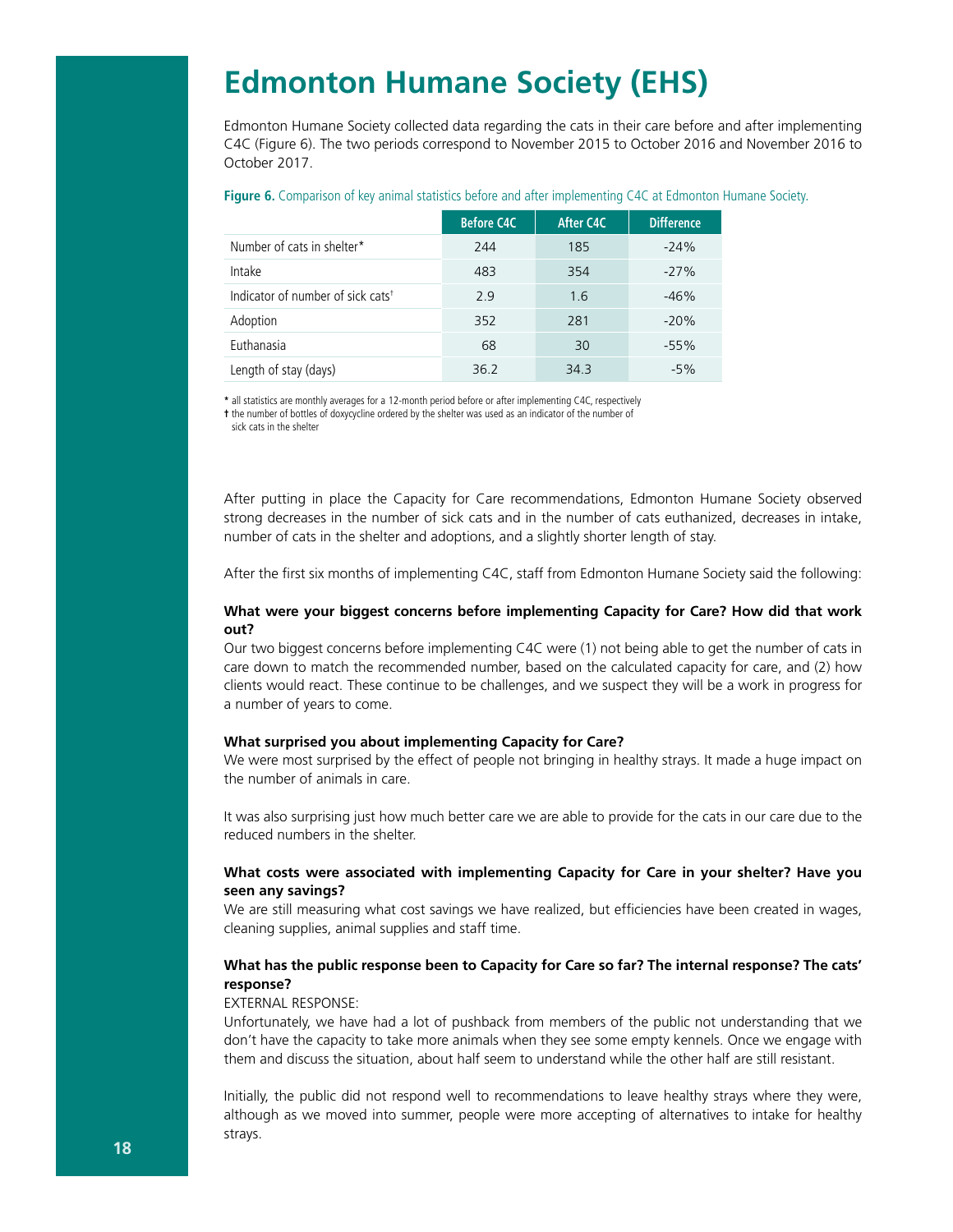

The "Kittensbury, London" kitten chalet at Edmonton Humane Society.

Also, people have not been receptive to booking appointments for intake and often are unhappy to learn there is a waiting period before they can surrender their cat. That said, when we call the week before to confirm their appointment, many people have found alternatives.

#### INTERNAL RESPONSE:

The staff response has been very positive. Occasionally, staff members have expressed concerns, but once they understand the benefits, they are comfortable with the approach.

Before C4C, we had tried everything. More staff, less staff, different scheduling, more space for the cats, less space, different enrichment. Nothing was working, and you could see it wearing on the staff members' faces on a regular basis. In the summer months, you could see staff members walking around looking emotionally drained. The compassion fatigue was starting to take over. For years, EHS had not been able to retain the required number of staff members for long periods of time because it was so emotionally draining seeing healthy cats come in and get sick, waiting too long to get a forever home.

Now, staff turnover is down. Staff members are much less stressed, as they have the time and are able to provide cats with the care needed. The best part is being able to see the team members enjoy their jobs again.

#### CATS' RESPONSE:

The cats' response has been the most telling, as overall they seem to be happier.

Right before the implementation of C4C, EHS was basically at capacity and you could see it in the cats: they were stressed, they were sick and they weren't in any condition to be adopted.

The length of stay for the cats has now decreased dramatically. The cats available for adoption look healthier, they feel happier and they're adopted much sooner. As well, the URI wards are currently down to only a few cats, whereas previously they were completely full, and we had no room to house additional sick cats in them.

Most cats are getting adopted quickly, including those who might not have previously, because there are fewer cats to choose from.

#### **What are the next challenges that you feel you will face in implementing Capacity for Care?**

As we move into kitten season, the next big challenge is making sure we maintain our numbers where they are supposed to be. Related to that is keeping the balance between having too many and not enough cats, as we have obligations to provide adoptable cats to our pet store partners. If we do not keep our pet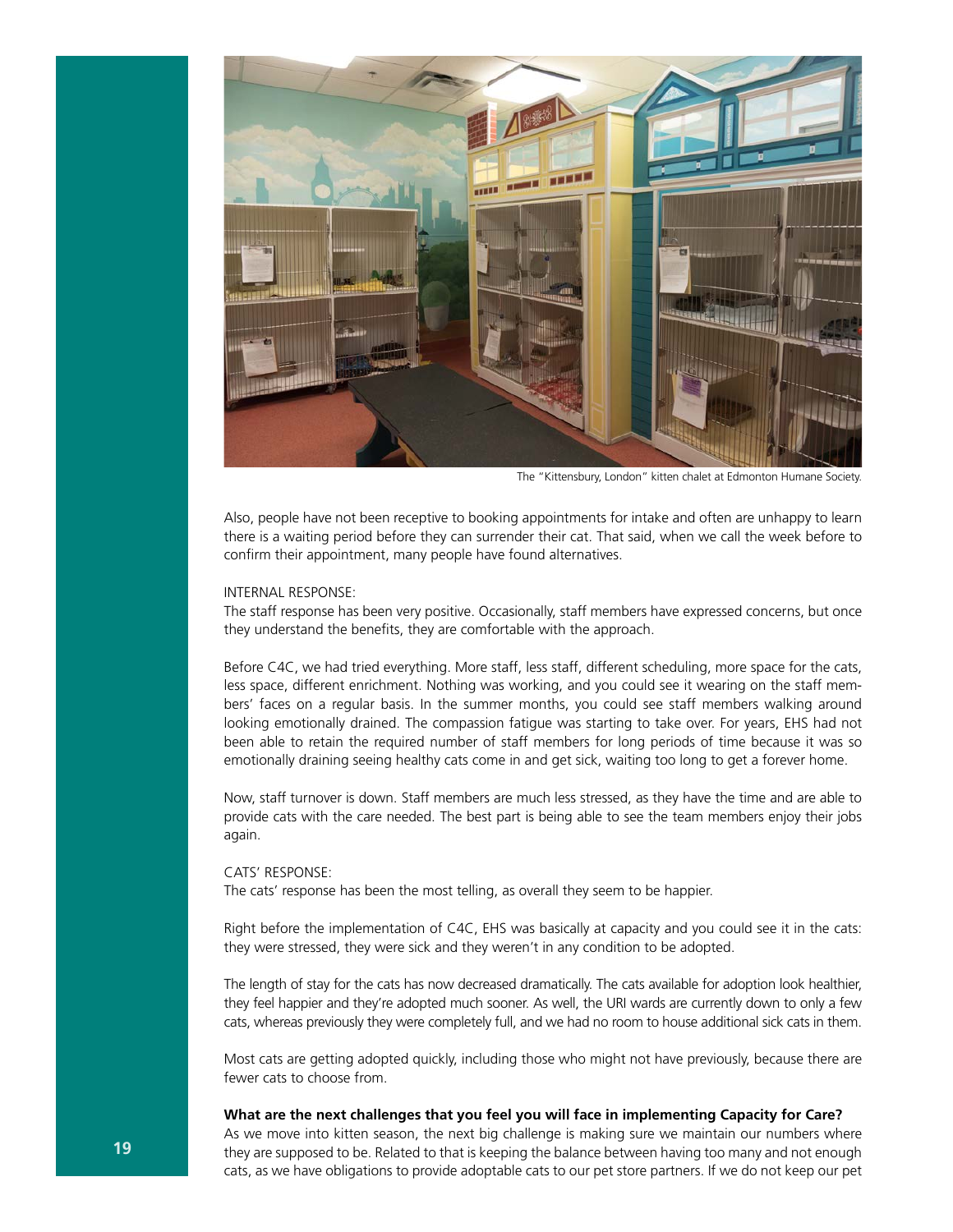

"Barn Buddies" area at Edmonton Humane Society, where cats in barn cat or alternative adoption programs are housed until their placement.

stores full, they look to other partners, and we lose the option to have these adoption spaces. These spaces are vital to us maintaining C4C because they greatly boost our adoption capacity and flow. The pet stores also provide us with sponsorship at events, as well as a significant amount of grant money, and we are required to be an adoption partner to access these funds.

#### **What worked? What did not work? What do you think were the most important elements implemented?**

Admission by appointment was very effective in reducing numbers. We used our historic intake numbers to guide us in setting out the maximum number of admission appointments, and it is important to ensure staff members don't over-book.

Not accepting healthy strays has also been critical to keeping our capacity for care number, and it was important to stick to that approach despite public resistance.

#### **What lessons learned would you contribute to a case study for other shelters who are interested in participating in the Capacity for Care program?**

The most important lesson we have learned so far is to stick with it. There are challenges along the way  $-$  it wasn't easy at times – but it is important to completely buy in. It's worth it, and the benefits are seen right away.

I hope that, if C4C is implemented in other shelters, it can be as positive as what we've seen. It's become so easy for us to strategically plan better. We can better manage our intake and outcomes, our surgery schedules are well-adjusted, we're not just completely concerned with the influx of cats at certain times of the year. We still have a lot of work to do with respect to polishing protocols and adopting out animals faster, but now that we are at the recommended number, we are able to see a light at the end of the tunnel.

A year after implementing C4C, Edmonton Humane Society summarized their experiences to date:

"The past year has seen many positive changes at the Edmonton Humane Society. Evolving the shelter mindset both internally and externally has been challenging, but the hard work has certainly been rewarding. Our animals are healthier and less stressed, and our staff is happier and feel like they are accomplishing more each day."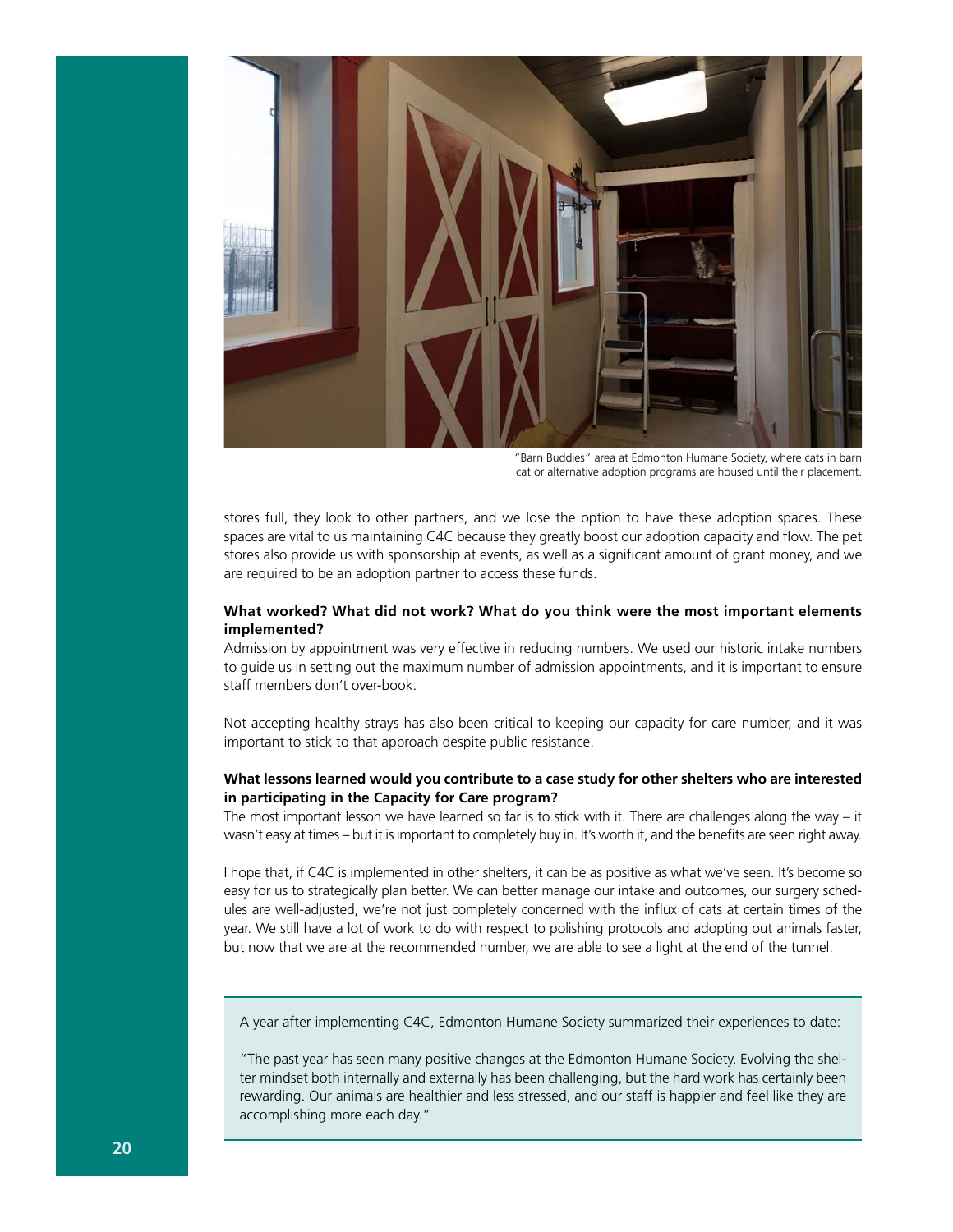### **Calgary Humane Society (CHS)**

Calgary Humane Society collected data regarding the cats in their care before and after implementing C4C (Figure 7). The two periods correspond to November 2015 to October 2016 and November 2016 to October 2017.

|                            | <b>Before C4C</b> | After C4C | <b>Difference</b> |
|----------------------------|-------------------|-----------|-------------------|
| Number of cats in shelter* | 293               | 216       | $-26%$            |
| Intake                     | 286               | 229       | $-20%$            |
| Number of sick cats        | 133               | 77        | $-42%$            |
| Adoption                   | 193               | 161       | $-17%$            |
| Euthanasia                 | 63                | 34        | $-46%$            |
| Length of stay (days)      | 20.7              | 13.0      | $-37%$            |

**Figure 7.** Comparison of key animal statistics before and after implementing C4C at Calgary Humane Society.

**\*** all statistics are monthly averages for a 12-month period before or after implementing C4C, respectively

After putting in place the Capacity for Care recommendations, Calgary Humane Society experienced strong decreases in the number of sick cats and the number of cats euthanized, as well as decreases in the the other four indicators in Figure 7.

After the first six months of implementing C4C, staff from Calgary Humane Society said the following:

#### **What were your biggest concerns before implementing Capacity for Care? How did that work out?**

FACILITY DESIGN**:** CHS' current shelter was built in 2006 as a state-of-the-art building. However, the overall design of the building is not conducive to modification, so management was uncertain if the needed changes would be possible. There was concern that a complete facility relocation might be required to improve the quality of life of the animals. The UC Davis team provided a proposal for a modified space that could be implemented if the desire existed. However, they also recommended small changes, such as installing portals in kennels, re-purposing rooms to create a better flow, and adding flexible kennel spaces that could be modified to meet specific needs, all of which could be made while planning for the larger renovation. We were able to achieve significant improvements despite facility limitations by implementing these changes, and operations were not significantly impacted. We have seen a remarkable decrease in stress-related illnesses in our cat population. One of the great things about the C4C project is that positive changes can be made to improve flow despite budgetary constraints and physical limitations and restrictions. We quickly learned it did not have to be "all or nothing" to make significant improvements.

PROTECTION CASES**:** Mass seizures for animal protection cases are a primary reason the shelter is often over capacity. We were concerned about how we would be able to implement Capacity for Care and reduce the shelter population when these mass seizures continue to be a reality. The team from UC Davis reiterated that Capacity for Care does not have to be "all or none", and their recommendation was that we operate within our capacity for care, setting aside space for the protection cases. When a large case comes in, we work diligently to get back to the capacity for care number as quickly as possible. The team reminded us there would be ebbs and flows, and when the flow of animals from one tap is high, we work to shut off the other taps.

Now, when we are aware that a large seizure is coming in, we reach out to our foster families, the City of Calgary and other rescue groups for space to accommodate these animals, with the goal of staying within our capacity for care and not disrupting the normal animal flow through the shelter. During our most recent case over the spring, there was a point where 47% of our population was in foster care, which is tremendous for Calgary Humane Society. We are seeing record numbers of animals in foster care, and this is due to the recommendations made by the UC Davis team to reduce requirements for those wishing to become foster parents.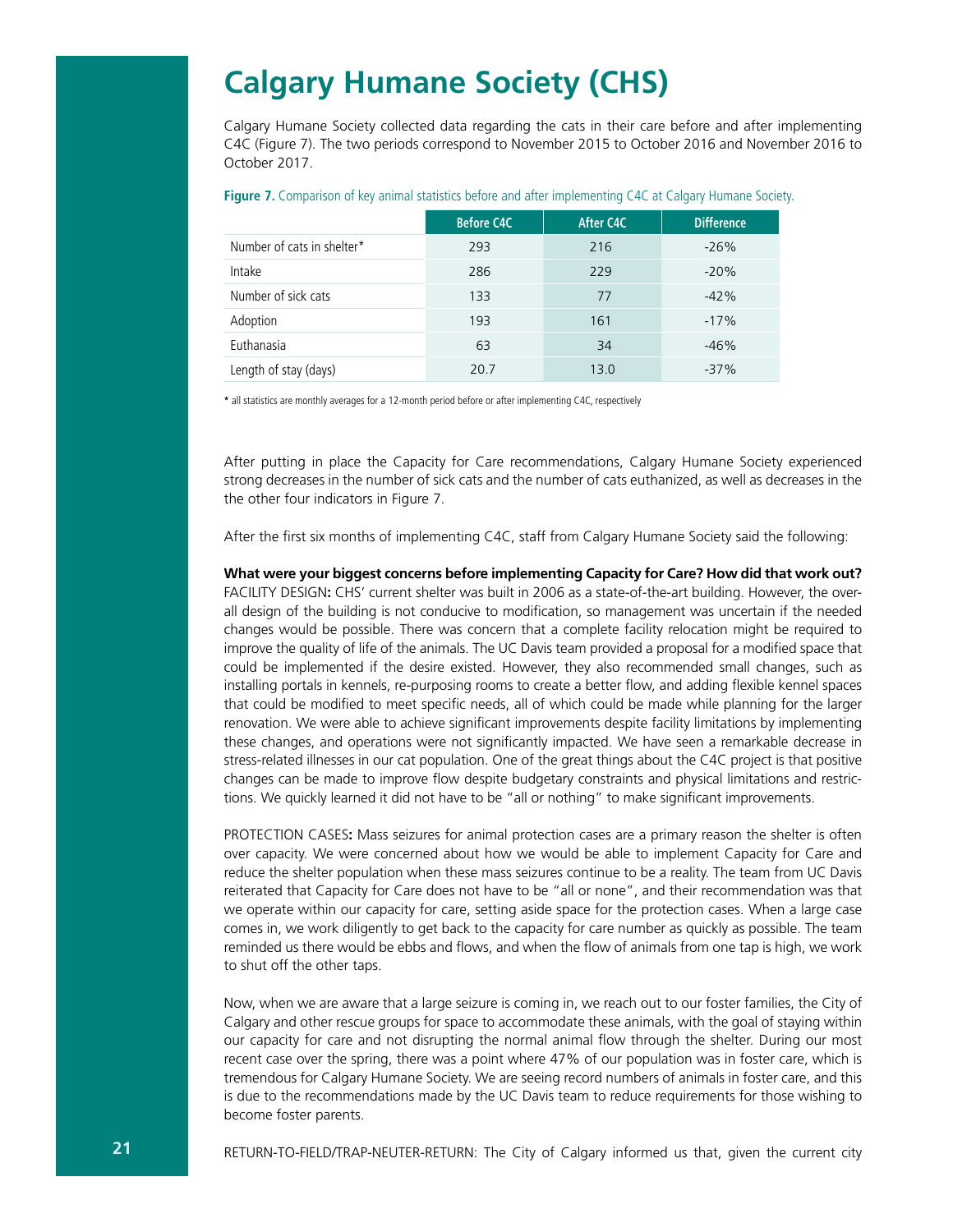

Exploring a new portalized Feline Flat kennel at Calgary Humane Society.

bylaw and provincial law, Return-to-Field and TNR would not be possible. Furthermore, there was absolutely no appetite for letting cats wander the city due to the licensing component of the bylaw, which requires cats to be contained or on leash when outside. So we were worried that we may not have been able to see the results other organizations had achieved.

Despite the City not fully supporting this initiative, Calgary Humane Society created communication pieces designed to educate the community around when a cat (or rabbit) actually needs to be brought to the Humane Society. An infographic was created and shared on social media, as well as in our newsletter. Scripts were created for Admissions and Call Centre staff to inform people when cats and rabbits should be brought to the shelter and when they should be left where they are.

OPEN ADMISSION VS. MANAGED ADMISSION: Another C4C initiative our stakeholders struggled with is the concept of managed admissions. For example, historically, our stakeholders had been very proud that we were an "open admissions" facility and did not turn any animals away regardless of species, age, illness, etc. We were concerned they might not support the change to managed admissions.

In the end, we were able to establish trust in the staff to determine when an animal is truly in need of shelter support. We also worked very hard to demonstrate the type of support we would offer to pet owners contemplating surrender, including finding other options. We were therefore able to convince stakeholders to give us the flexibility to try the managed admissions approach, carefully monitoring the feedback we received from the community.

#### **What surprised you about implementing Capacity for Care?**

ON-SITE VISIT: As we went through the initial site evaluation, we were very surprised with how quickly the team from UC Davis was able to go through our processes, procedures and facility to accurately articulate where our bottlenecks in animal flow existed. Through their questioning and challenging staff members on current operations, we were able to clearly see we had created heavy-handed policies as a reaction to a situation rather than dealing with these isolated incidents as just that – one-time occurrences. We had not empowered staff members to deal with difficult decisions and be effective in managing these situations; we had, instead, implemented policies to tell them how to do it. It was impacting morale and, worse, it was impacting the flow of animals through the shelter. We had aggravated a problem, rather than solved it.

FINAL RECOMMENDATION REPORT: Once we realized where our bottlenecks were, we were equally surprised at how quickly some of the recommendations could be implemented and how quickly we saw results. We therefore classified all the recommendations according to date of implementation, as follows: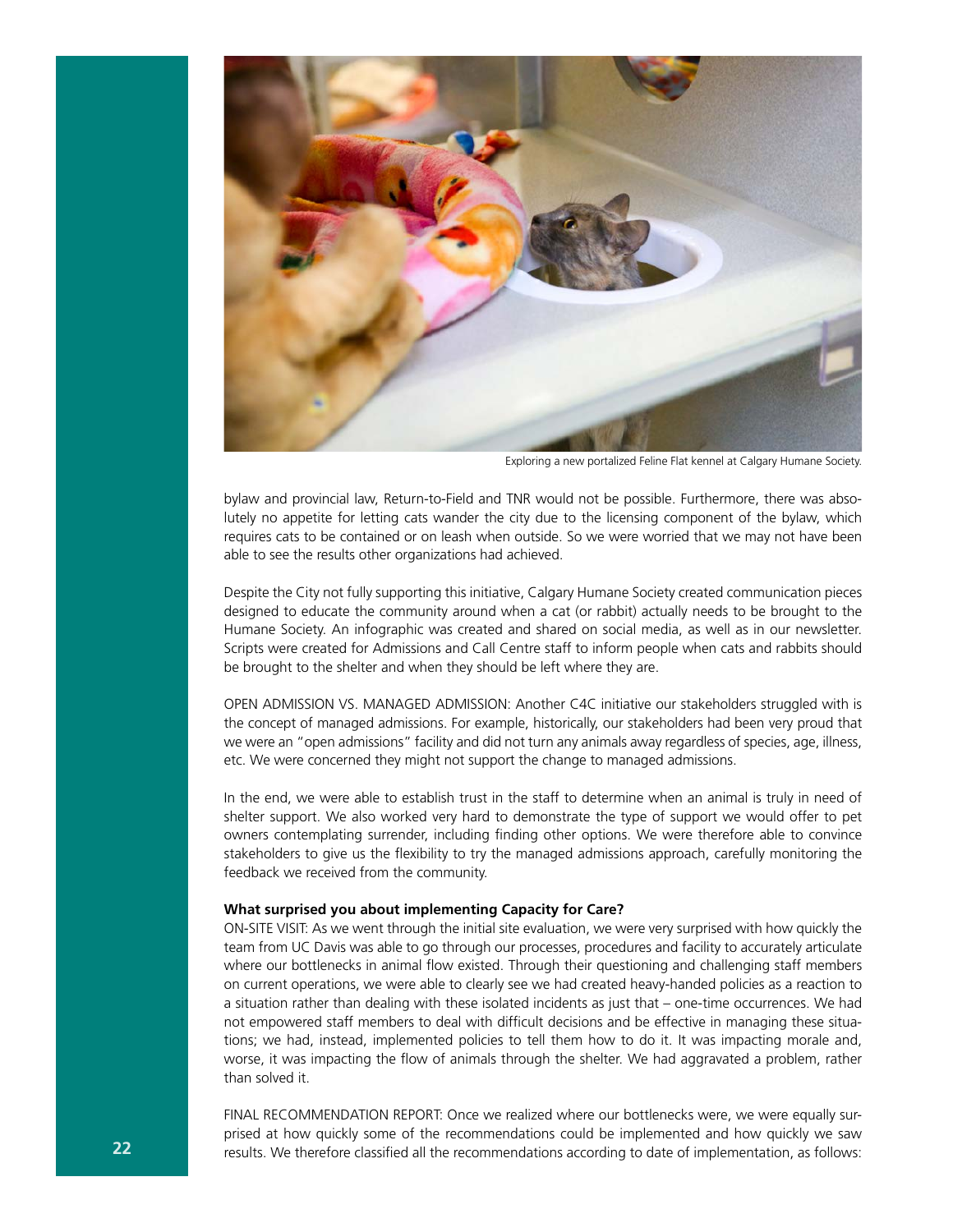- Immediately
- Within 30 days
- Within six months
- Within one year
- Long term

By tackling recommendations that could be implemented immediately and within 30 days, we were able to see progress quickly, which kept staff members motivated and on-task. We were amazed with just how easy and incredibly effective these changes were. We saw positive change in very little time. The recommendations were simple and made complete sense, leaving us wondering why we had been doing things the way we had.

COMMUNITY FEEDBACK ON CHANGES: In preparation for implementing managed admissions and finding alternatives to intake, we prepared scripts for staff to be able to address the many questions and complaints we felt this change would generate. The Admissions team was pleasantly surprised there were minimal questions, and most people understood and were willing to keep their pet until space became available. In addition, when owners were called to come in for their appointment many had opted to keep their pet or had found alternative arrangements for the animal with a friend or family member. It became evident to staff that sometimes owners made the decision to surrender "in the heat of the moment" and, given a few weeks to think about it, they made different decisions.

INSTALLING PORTALS: We were provided with a demonstration of how to properly install portals into cat kennels by the UC Davis team. We felt this was something we could easily do and proceeded with the plan for installation, attempting the first few. We were surprised that it was much more time consuming and difficult than we had anticipated. We ended up contracting someone to do this for us. In hindsight, we should have done this right from the start but were attempting to save the installation costs. If other shelters are considering installing portals, we would recommend getting someone to help with this, whether a volunteer with carpentry skills or a contractor, to ensure it is done right.

Once the portals were installed, we were amazed at how quickly we saw improvement in the cats' overall well-being. Stress-related illnesses, such as URI, dropped and staff members indicated the cats seemed livelier, with less scratching and biting. We did not anticipate seeing such an improvement so quickly and were thrilled we had proceeded with the portals.

STAYING WITHIN OUR CAPACITY FOR CARE: All staff questioned whether we would be able to stay within our capacity for a longer period of time. We were very surprised that we were able to stay within our capacity for care numbers for the first five months. It was fantastic to see the length of stay decrease to levels below 14 days, which was accomplished through minor modifications in our processes that were not difficult to implement. The following two months were a challenge for us, and we relied heavily on the foster program to help us try to maintain our numbers; however, we were not successful in staying within the capacity for care number. We reminded staff of the advice we received to deal with seizures separately and continue striving for normal flow with the general population. We have attempted to do this and believe we have done well. It has improved the overall morale of staff and proved to our stakeholders that the Capacity for Care concepts work.

#### **What costs were associated with implementing Capacity for Care in your shelter? Have you seen any savings?**

We have made significant investments in purchasing and installing portals, purchasing kennels that can be arranged flexibly according to our needs, and renovating some shelter space, as well as making improvements to our Wi-Fi equipment. Some cost savings have been achieved in food and litter, due to having fewer cats in the shelter; although, to date, these are much less than what has been invested.

#### **What has the public response been to Capacity for Care so far? The internal response? The cats' response?**

#### INTERNAL RESPONSE:

The response to the overall concept of Capacity for Care was initially very positive, and staff members were incredibly enthusiastic about a project that would reduce the number of animals in shelter, improve the care of animals while in shelter and increase positive outcomes for animals.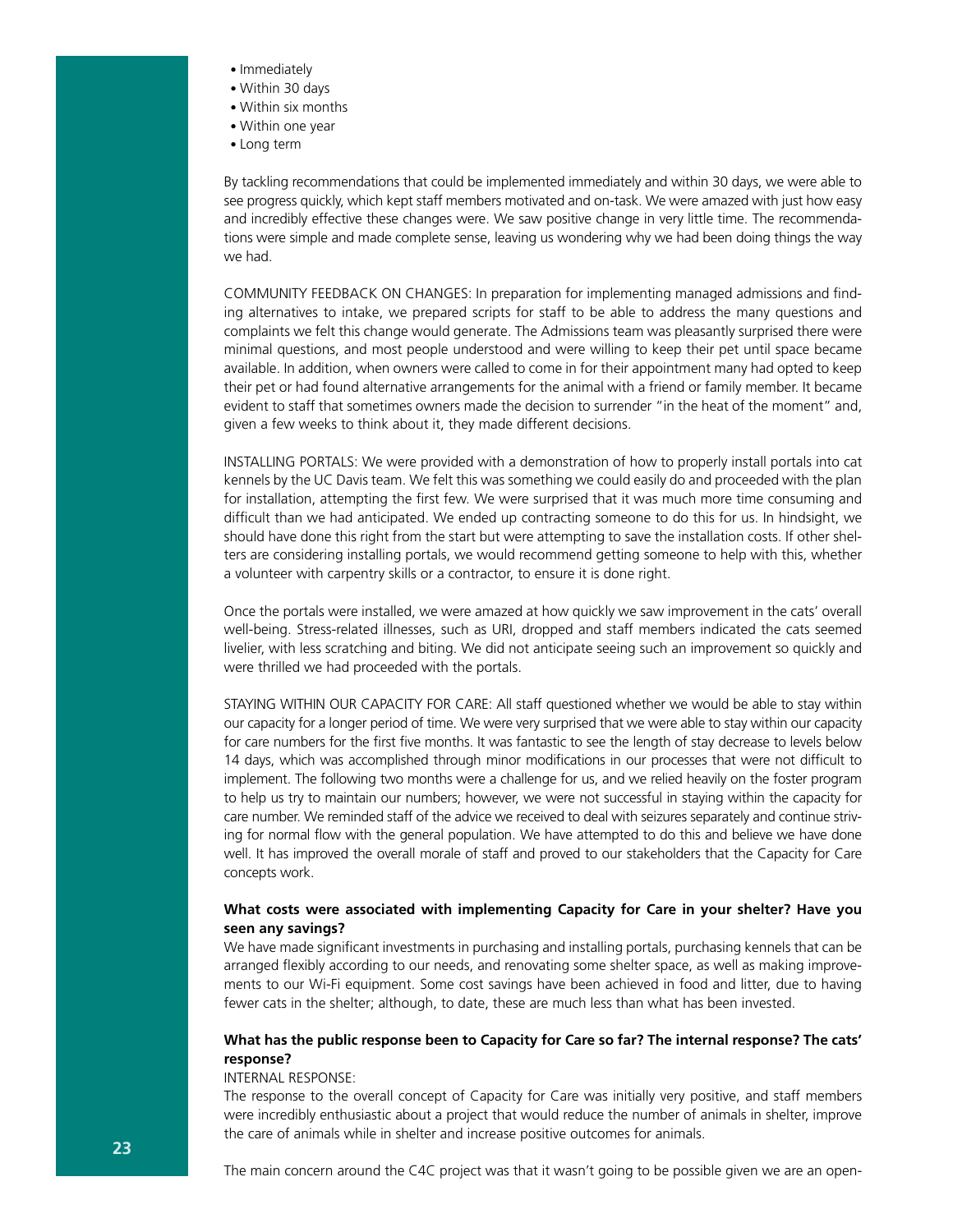admission shelter with enforcement responsibilities. We asked staff to:

- Keep an open mind
- Forget any preconceived ideas
- Be open to change
- Offer feedback and expertise to the rest of the team

Our staff and volunteers agreed to do this and were cautiously optimistic that this project would result in the change we wanted to see. They definitely had hesitations!

Once recommendations were provided and we had a good understanding of where efficiencies could be created, processes streamlined and improvements made, we began to create the action plan to move forward. It was difficult to get staff to embrace the change without overthinking things. A good example of a recommendation that was easy to make but difficult for staff to implement is sanitation protocols and spot cleaning dog and cat kennels.

Management's strategy in dealing with hesitation was to implement a gradual introduction to the recommendations based on the estimated timeline for implemented changes. The staff tackled the immediate and under-30 day recommendations, and a weekly meeting was scheduled to review all immediate changes. The purpose of the meeting was to troubleshoot, ask questions and highlight areas of concern or potential roadblocks. Once this discussion was concluded, changes were implemented immediately. The meeting was followed by an all-staff email (that was also posted on staff bulletin boards, in lunch rooms and common areas) to provide everyone with a description of the process that had changed, along with any questions and concerns that had been raised and how they were addressed.

Once recommendations were adopted, leaders of each department were asked to obtain feedback from the staff on how it was working and report back with any issues or unexpected problems. Surprisingly, there were few concerns brought forth, and most recommendations were fully embraced by the team. It was surprisingly seamless.

We included a section on Capacity for Care in our annual Employee Engagement Survey and, overall, this section scored incredibly well, being the second highest scoring category of the survey after "Belief in the mission and purpose of the organization". It is evident that staff members are happy with the Capacity for Care program, delighted with the overall results and very glad they took the leap of faith.

#### PUBLIC RESPONSE:

The response from external stakeholders has been equally surprising. There was little to no negative feedback when admission hours were modified and we moved to managed admissions. Owners understood the need to make appointments in order to get the best care they could for their pets.

The changes to the adoption process and the foster parent recruitment have been welcomed by all. Prior to C4C, we had been receiving negative feedback from the Adoptions team on the long wait times and the difficulty people had adopting animals from us. We very publicly stated we were going to make things easier and actually make the process fun! This has been very well received by both our adopters and our staff.

At our Annual Donor Appreciation Night and Annual General Meeting, we went into great detail about the Capacity for Care program and presented the results achieved to date. Staff members were present to answer questions and discuss the changes, as well as how it has impacted them specifically in their departments. Feedback from attendees was positive, with one person commenting they had been to many of these events before and had never seen the staff so passionate and excited to talk about their work. This program has changed the overall tone within the building and has not only helped our animals, but has also positively impacted the CHS team.

#### CATS' RESPONSE:

It is evident from the shelter data that the Capacity for Care program has been wonderful for our cats. We have decreased euthanasia and increased the proportion of animals taken in who are adopted. As well, instances of upper respiratory infection in our cat population are dramatically reduced. Our Adoption team members have indicated that cats housed in Feline Flats (with the portalized kennels) appear happier. They are more active, with the ability to jump to different levels, making a choice to perch at the top or hide down below. They are less prone to react to other cats, which is not only good for their mental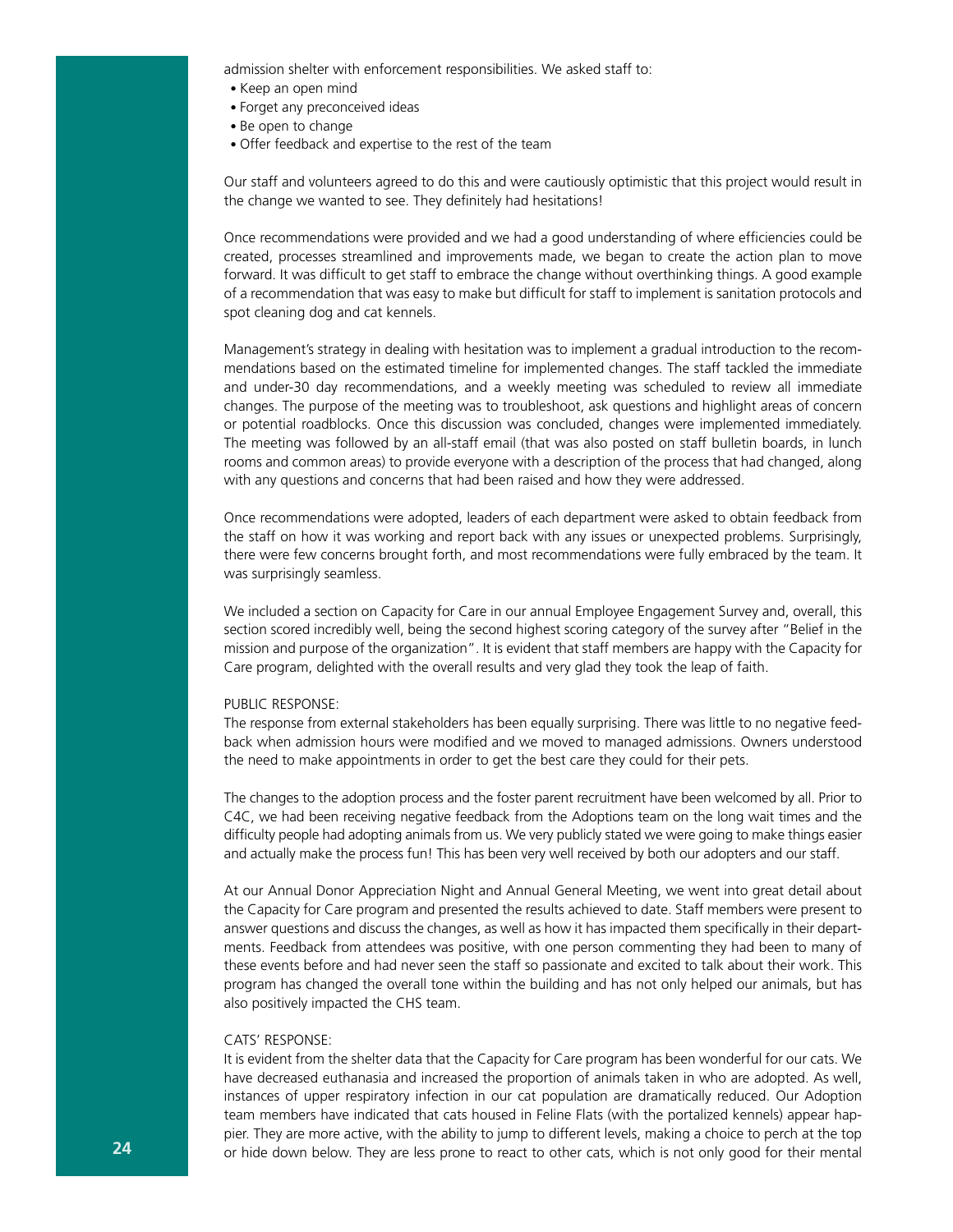health but is also good for the safety of our staff and those interacting with the cats.

#### **What are the next challenges that you feel you will face in implementing Capacity for Care?**

Calgary Humane Society has taken some really positive strides in implementing the C4C initiatives; however, there is still much work to do. It is important to keep the team focused on this project and motivated to see it through to the end. Once we are past the stage where there are quick recommendations to implement, we must be proactive in keeping this project top of mind for all involved so they remain committed to success.

As this process has evolved, we can clearly see where our bottlenecks are and much of these are occurring around the surgery schedule, health team and animal flow. The priority of the Senior Manager of Animal Health and Wellness over 2017 and into 2018 is to develop a plan for the proper pathway planning of each animal. As well, an Animal Flow Specialist will be hired to identify bottlenecks and come up with creative strategies to improve processes and flow. This will mean some significant changes for a team that is well-established and will also entail engaging the vet community and other stakeholders.

The recommendations surrounding housing will be a challenge over the next few years, as many involve a complete renovation of our existing housing spaces, particularly in our adoption area. This is a very largescale project, so it will definitely challenge a team that is already spread very thin.

The Return-to-Field recommendations have been set aside and will be tackled over the very long term. Currently, the bylaw makes some of these recommendations untenable. We will have to get creative and find a way to implement these; however, they will be a definite challenge.

#### **What worked? What did not work? What do you think were the most important elements implemented?**

#### WHAT WORKED:

- Managed admissions the change of operating hours and the waiting lists.
- Foster program the elimination of barriers.
- Creation of the Barn Cat program.
- "Coming Soon" animals.
- Planned/scheduled adoption events.
- Eliminating adoption restrictions and requirements.
- Change in sanitation protocols spot cleaning.
- Fast-tracking animals with no red flags or concerns.
- Communication plan and creation of messages for the community.
- Discontinuing behaviour evaluations on all dogs and allowing Admissions staff to gather relevant information.
- Reassigning cat holding rooms.
- Instant foster program with minor hiccups.
- Staff and foster parent wiki.
- Sharing foster stories on social media.
- Renovations to bunny room.
- Installing portals in cat kennels.
- Wi-Fi Improvements.

#### WHAT DIDN'T WORK:

- Leaving doors unlocked in the Kitty Kabin communal housing areas, where larger cats and groups of cats live and where potential adopters may enter and interact with the cats.
- Not having staff members present when potential adopters open up Feline Flat kennels to interact with the cats.
- Cats were escaping from their rooms, and because our building has a very open concept, there was the possibility of cats entering into the dog area and putting themselves at risk. We now have a volunteer stationed in each of these areas to assist with visits to ensure cats are kept safe.
- We also struggled with keeping housing spaces reserved for animals seized in cases of animal cruelty or abuse. Unfortunately, we had two very large seizures, so additional housing spaces were taken over by these seized animals. This is something that will continue to challenge us.

#### **What lessons learned would you contribute to a case study for other shelters who are interested**